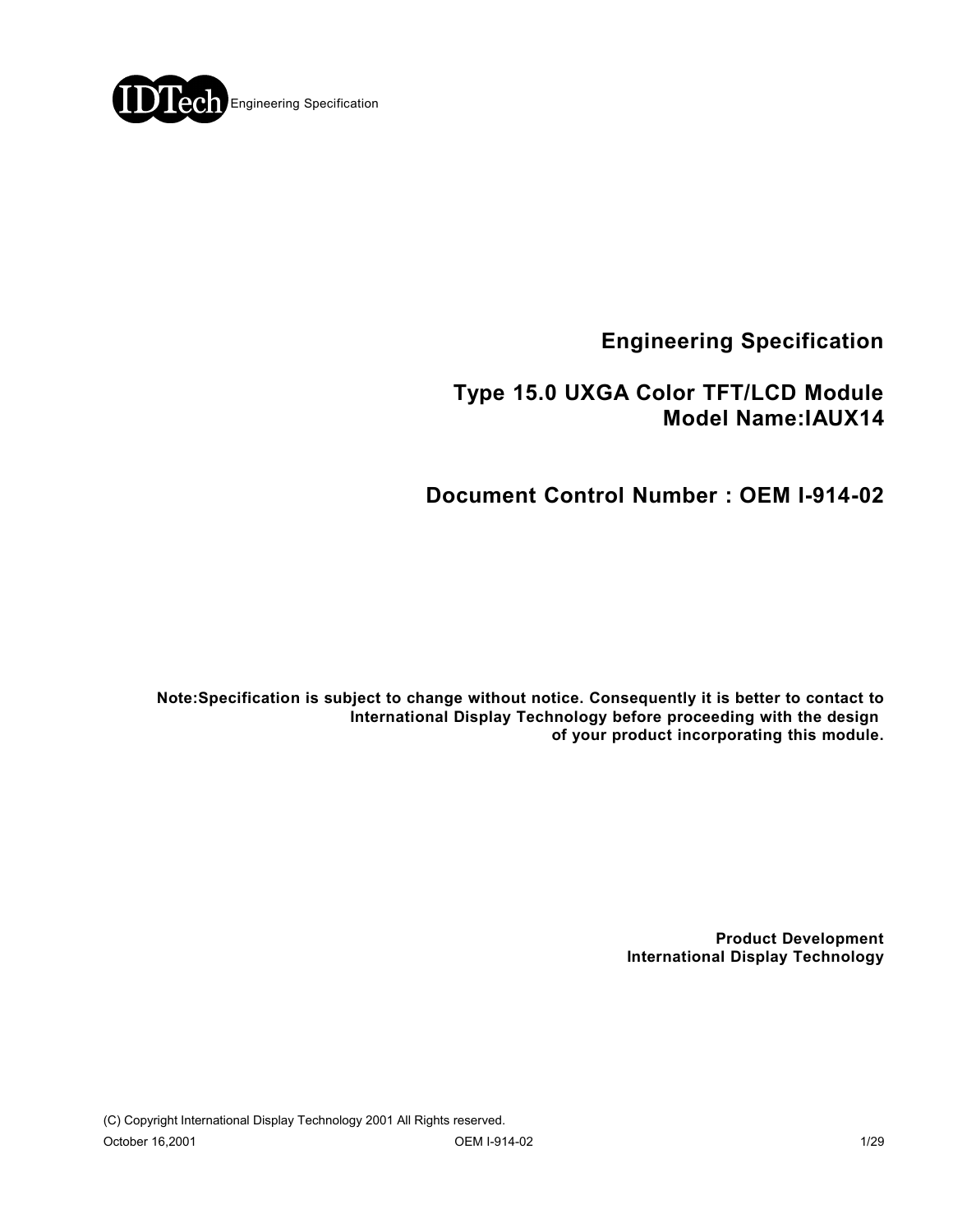

## **i Contents**

- i Contents
- ii Record of Revision
- **1.0 Handling Precautions**
- **2.0 General Description**
- 2.1 Characteristics
- 2.2 Functional Block Diagram
- **3.0 Absolute Maximum Ratings**
- **4.0 Optical Characteristics**
- **5.0 Signal Interface**
- 5.1 Connectors
- 5.2 Interface Signal Connector
- 5.3 Interface Signal Description
- 5.4 Interface Signal Electrical Characteristics
- 5.4.1 Signal Electrical Characteristics for LVDS Receiver
- 5.4.2 LVDS Receiver Internal Circuit
- 5.4.3 Recommended Guidelines for Motherboard PCB Design and Cable Selection
- 5.5 Signal for Lamp connector
- **6.0 Pixel format image**
- **7.0 Parameter guide line for CFL Inverter**
- **8.0 Interface Timings**
- 8.1 Timing Characteristics
- 8.2 Timing Definition
- **9.0 Power Consumption**
- **10.0 Power ON/OFF Sequence**
- **11.0 Mechanical Characteristics**
- **12.0 National Test Lab Requirement**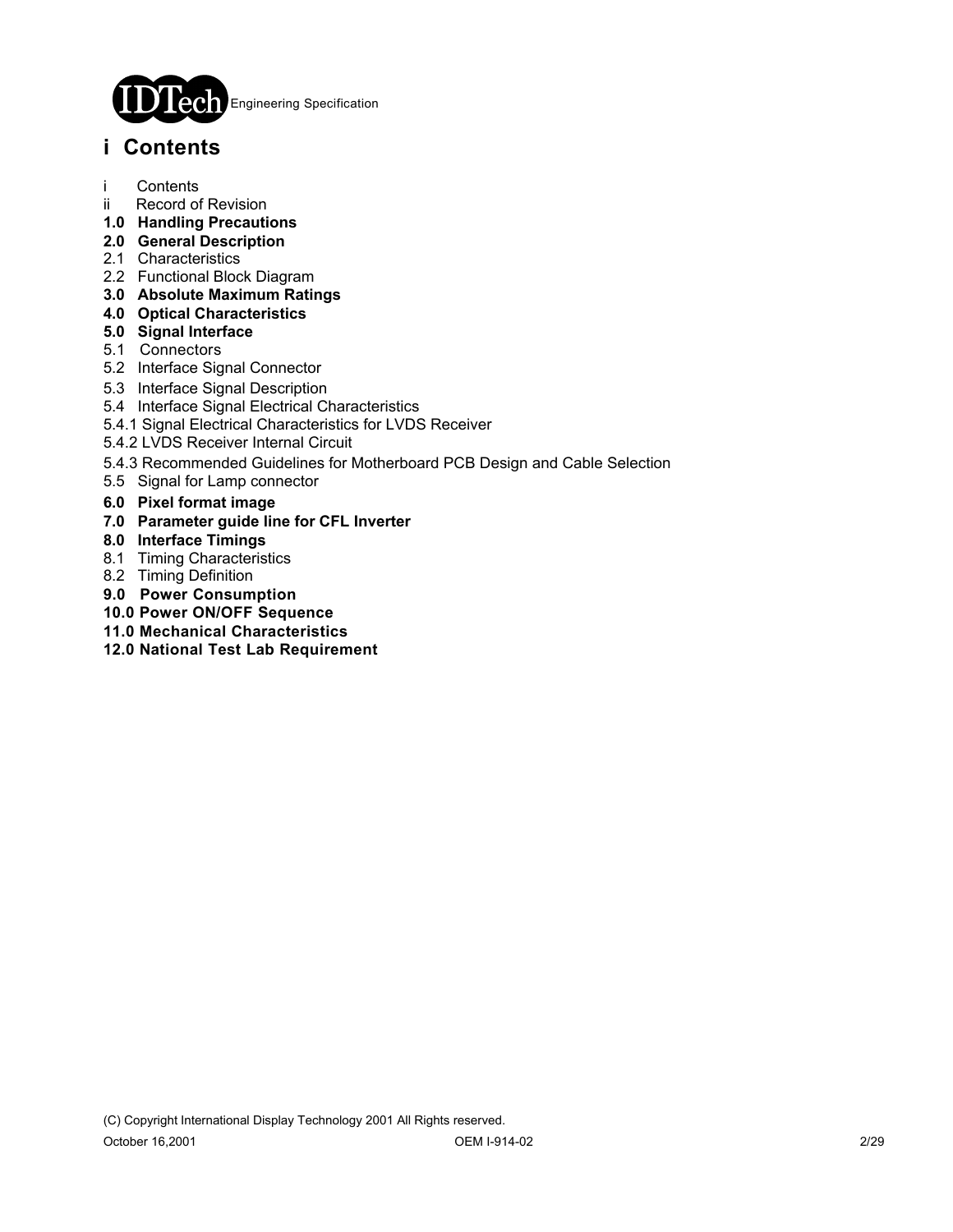

# **ii Record of Revision**

| Date            | Document<br>Revision | Page                                                                 | Summary                                                                                                                                                                                                                                                                                                                                                                                                                                                                                                                                                                                                                                                                         |
|-----------------|----------------------|----------------------------------------------------------------------|---------------------------------------------------------------------------------------------------------------------------------------------------------------------------------------------------------------------------------------------------------------------------------------------------------------------------------------------------------------------------------------------------------------------------------------------------------------------------------------------------------------------------------------------------------------------------------------------------------------------------------------------------------------------------------|
| March 28,2001   | OEM914-01            | All                                                                  | First Edition for customer.<br>Based on Internal Spec. EC H30799 as of March<br>22,2001.                                                                                                                                                                                                                                                                                                                                                                                                                                                                                                                                                                                        |
| July 31,2001    | OEM914-02            | 5<br>6<br>7<br>8<br>$13 - 17$<br>18<br>21<br>22<br>23<br>25<br>28,29 | Besed on Internal Spec. EC H30800 as of June 20,2001.<br>To update Contrast Ratio, Power Consumption, Lamp<br>Power Consumption and Typical Power Consumption.<br>To update Functional Block Diagram.<br>To update Max. value of CFL Current.<br>To update Contrast Ratio, Response Time and Color<br>Chromaticity.<br>To update Signal Electrical Characteristics for LVDS<br>Receiver.<br>To add Recommended Guidelines for Motherboard PCB<br>Design and Cable Selection<br>To update Parameter guide line for CFL Inverter.<br>To update Luminance versus Lamp Power.<br>To update Timing Characteristics.<br>To update Power Comsumption.<br>To update Reference Drawings. |
| October 16,2001 | OEM I-914-02         |                                                                      | Updated by establishment of the New Company as<br>"International Display Technology".                                                                                                                                                                                                                                                                                                                                                                                                                                                                                                                                                                                           |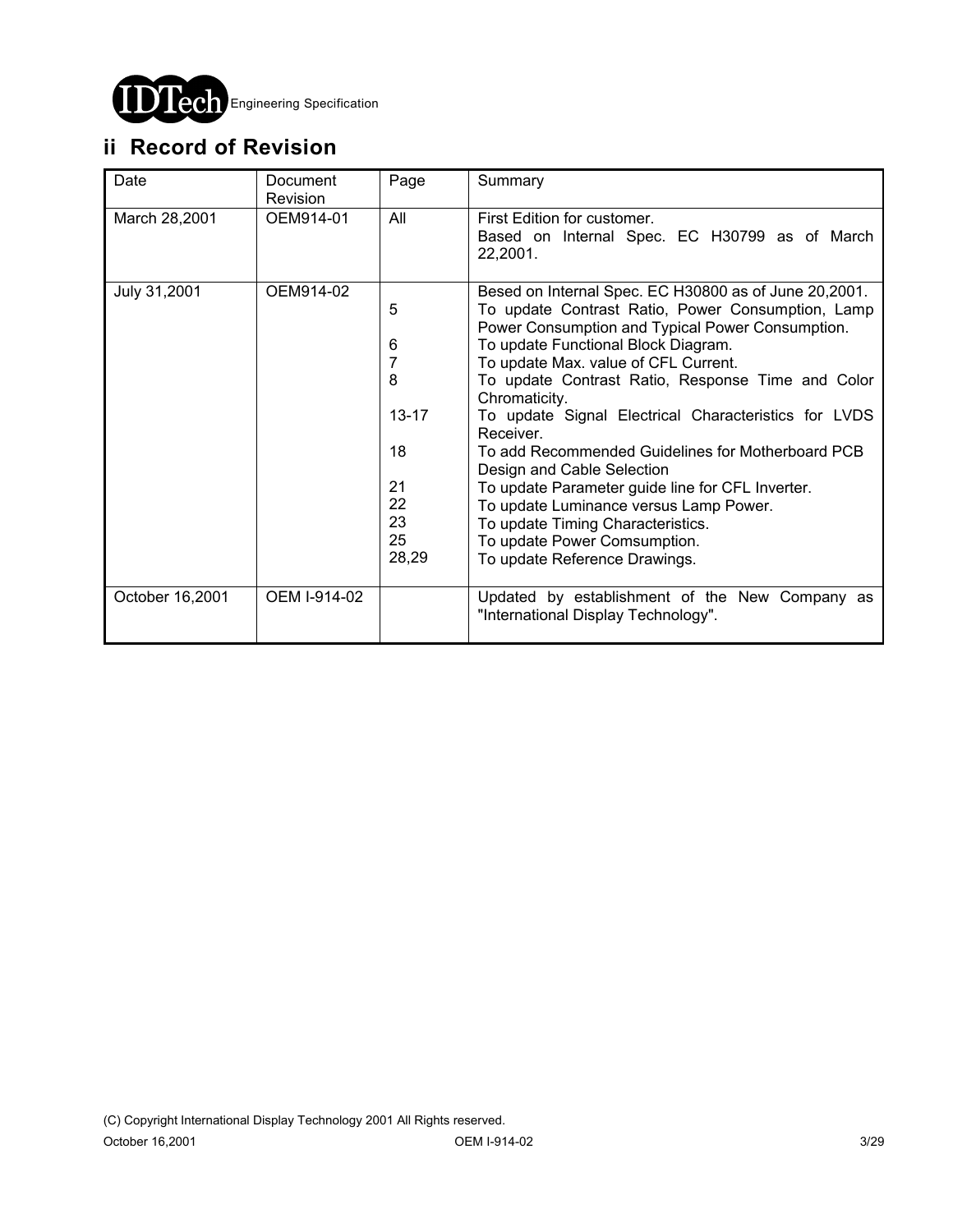

# **1.0 Handling Precautions**

- 1) Since front polarizer is easily damaged, pay attention not to scratch it.
- 2) Be sure to turn off power supply when inserting or disconnecting from input connector.
- 3) Wipe off water drop immediately. Long contact with water may cause discoloration or spots.
- 4) When the panel surface is soiled, wipe it with absorbent cotton or other soft cloth.
- 5) Since the panel is made of glass, it may break or crack if dropped or bumped on hard surface.
- 6) Since CMOS LSI is used in this module, take care of static electricity and insure human earth when handling.
- 7) Do not open nor modify the Module Assembly.
- 8) Do not press the reflector sheet at the back of the module to any directions.
- 9) Do not stick the adhesive tape on the reflector sheet at the back of the LCD module.
- 10) In case if a Module has to be put back into the packing container slot after once it was taken out from the container, do not press the center of the CFL Reflector edge. Instead, press at the far ends of the CFL Reflector edge softly. Otherwise the TFT Module may be damaged.
- 11) At the insertion or removal of the Signal Interface Connector, be sure not to rotate nor tilt the Interface Connector of the TFT Module.
- 12) After installation of the TFT Module into an enclosure ( Notebook PC Bezel, for example), do not twist nor bent the TFT Module even momentary. At designing the enclosure, it should be taken into consideration that no bending/twisting forces are applied to the TFT Module from outside. Otherwise the TFT Module may be damaged.
- 13) The fluorescent lamp in the liquid crystal display (LCD) contains mercury. Do not put it in trash that is disposed of in landfills. Dispose of it as required by local ordinances or regulations.
- 14)Small amount of materials having no flammability grade is used in the LCD module. The LCD module should be supplied by power complied with requirements of Limited Power Source (2.11, IEC60950 3rd.Ed. or UL60950 3rd. Ed.), or be applied exemption conditions of flammability requirements (4.7.3.4, IEC60950 3rd.Ed. or UL60950 3rd.Ed.) in an end product.
- 15)The LCD module is designed so that the CFL in it is supplied by Limited Current Circuit (2.4, IEC60950 3rd.Ed. or UL60950 3rd.Ed.). Do not connect the CFL in Hazardous Voltage Circuit.
	- The information contained herein is presented only as a guide for the applications of our products. No responsibility is assumed by International Display Technology for any infringements of patents or other right of the third partied which may result from its use. No license is granted by implication or otherwise under any patent or patent rights of International Display Technology or others. .
	- The information contained herein may be changed without prior notice. It is therefore advisable to contact International Display Technology before proceeding with the design of equipment incorporationg this product. .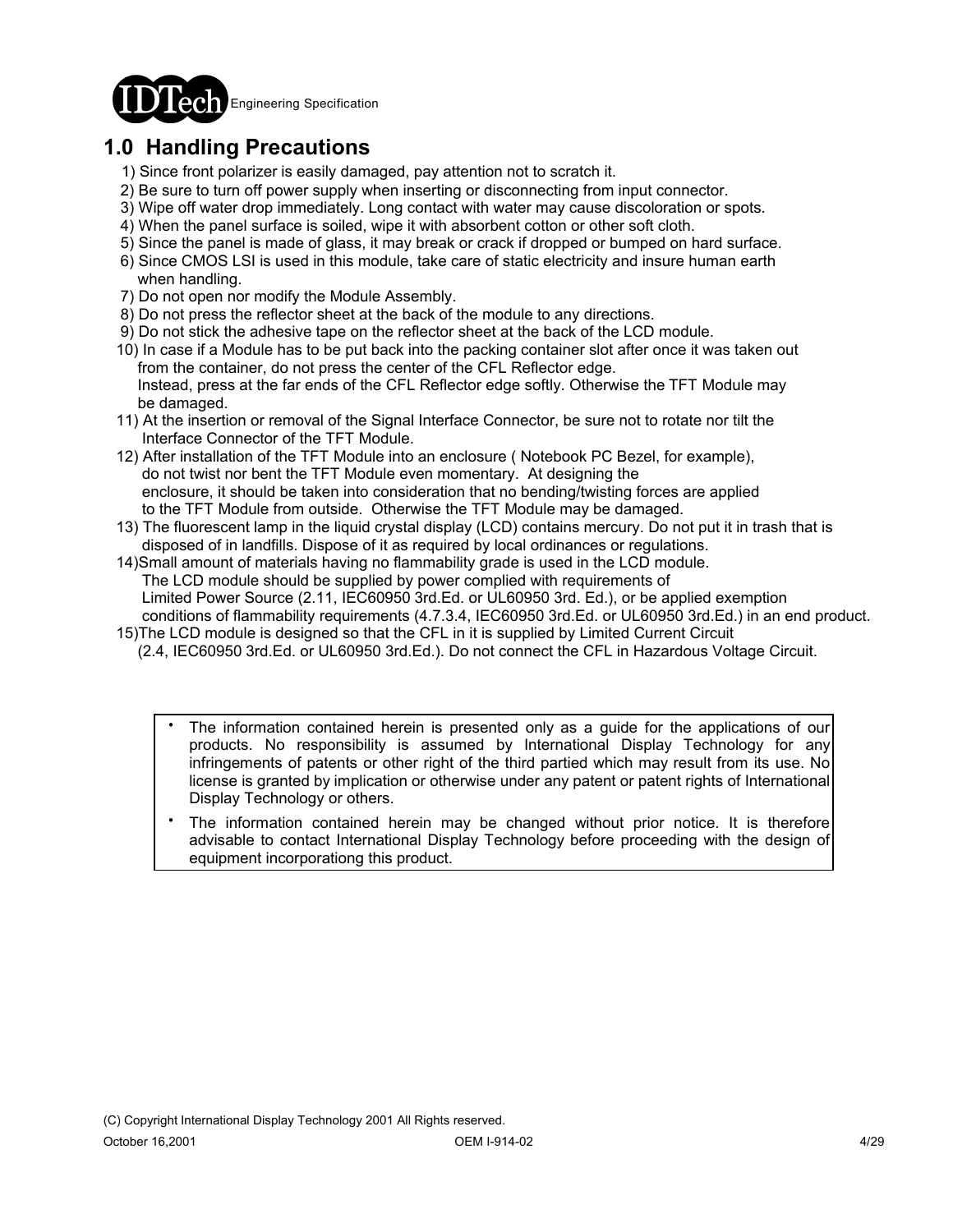

## **2.0 General Description**

This specification applies to the Type 15.0 Color TFT/LCD Module 'IAUX14'.

This module is designed for a display unit of notebook style personal computer.

The screen format and electrical interface are intended to support the UXGA (1600(H) x 1200(V)) screen. Support color is native 262K colors(RGB 6-bit data driver).

All input signals are LVDS(Low Voltage Differential Signaling) interface compatible.

This module does not contain an inverter card for backlight.

### **2.1 Characteristics**

The following items are characteristics summary on the table under 25 degree C condition:

| <b>CHARACTERISTICS ITEMS</b>                                    | <b>SPECIFICATIONS</b>                                          |  |  |  |  |
|-----------------------------------------------------------------|----------------------------------------------------------------|--|--|--|--|
| Screen Diagonal [mm]                                            | 381                                                            |  |  |  |  |
| Pixels H x V                                                    | 1600(x3) x 1200                                                |  |  |  |  |
| Active Area [mm]                                                | $304.8(H) \times 228.6(V)$                                     |  |  |  |  |
| Pixel Pitch [mm]                                                | 0.1905(per one triad) x 0.1905                                 |  |  |  |  |
| <b>Pixel Arrangement</b>                                        | R, G, B Vertical Stripe                                        |  |  |  |  |
| Weight [grams]                                                  | 690 Typ., 725 Max.                                             |  |  |  |  |
| Physical Size [mm]                                              | 317.3(W) x 242.0(H) x 7.2(D) Typ./7.5(D) Max.                  |  |  |  |  |
| Display Mode                                                    | Normally Black                                                 |  |  |  |  |
| <b>Support Color</b>                                            | Native 262K colors(RGB 6-bit data driver)                      |  |  |  |  |
| White Luminance [cd/m <sup>2</sup> ] (center)                   | 200 Typ.                                                       |  |  |  |  |
| <b>Contrast Ratio</b>                                           | $400:1$ Typ.                                                   |  |  |  |  |
| Optical Rise Time + Fall Time [msec]                            | 60 Typ.                                                        |  |  |  |  |
| Nominal Input Voltage VDD [Volt]                                | $+3.3$ Typ.                                                    |  |  |  |  |
| Power Consumption [Watt](VDD)                                   | 2.9 Typ., 3.8 Max.                                             |  |  |  |  |
| Lamp Power Consumption [Watt]                                   | 4.5 Typ., (W/o inverter loss)<br>5.0 Max., (W/o inverter loss) |  |  |  |  |
| <b>Typical Power Consumption [Watt]</b>                         | 7.4 Typ., 8.8 Max.(W/o inverter loss)                          |  |  |  |  |
| <b>Electrical Interface</b>                                     | 8 pairs LVDS(Even/Odd R/G/B Data(6bit), 3sync signals, Clock)  |  |  |  |  |
| Temperature Range [degree C]<br>Operating<br>Storage (Shipping) | 0 to $+50$<br>$-20$ to $+60$                                   |  |  |  |  |

(C) Copyright International Display Technology 2001 All Rights reserved.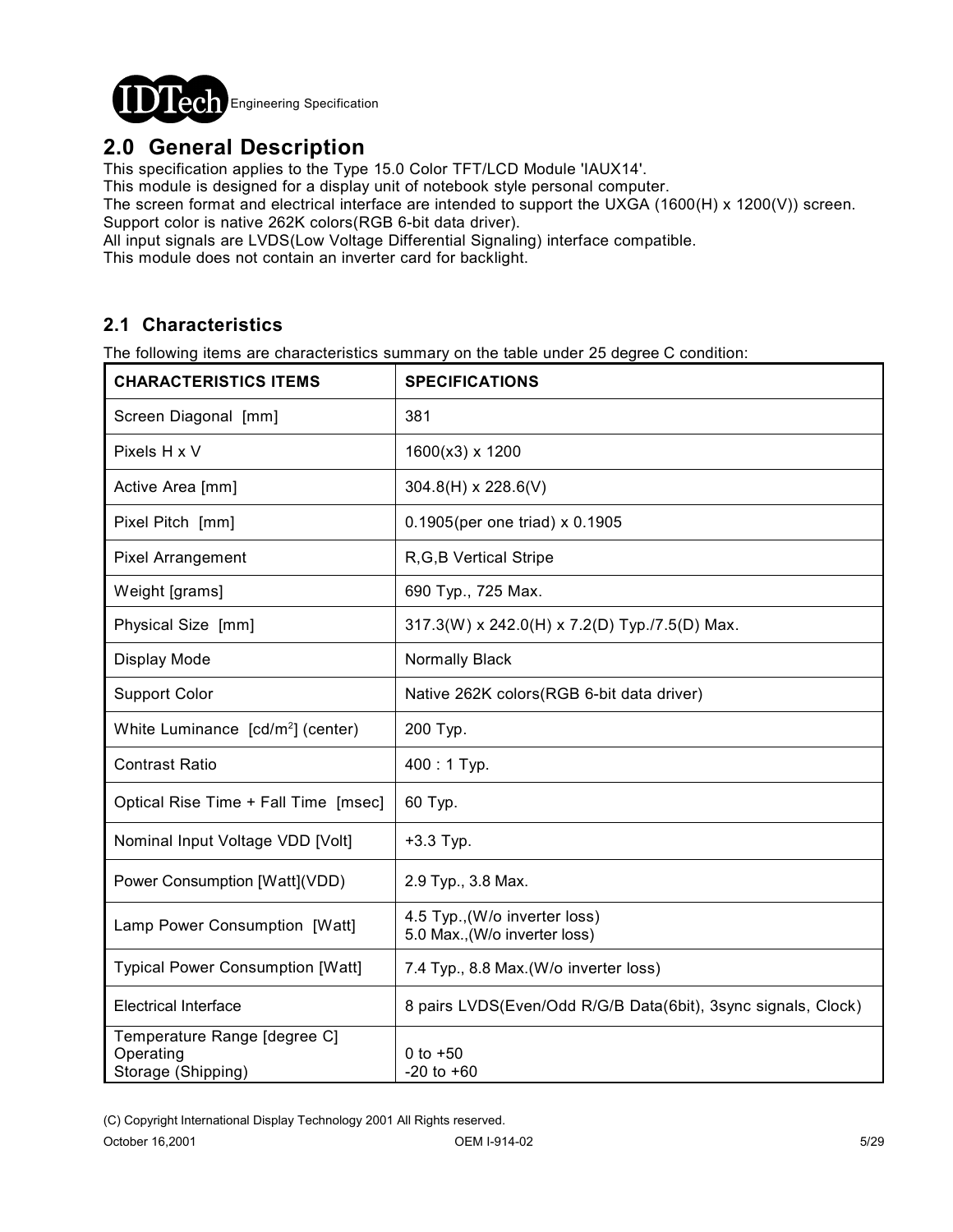

### **2.2 Functional Block Diagram**

The following diagram shows the functional block of this Type 15.0 Color TFT/LCD Module. The first LVDS port transmits even pixels while the second LVDS port transmits odd pixels.

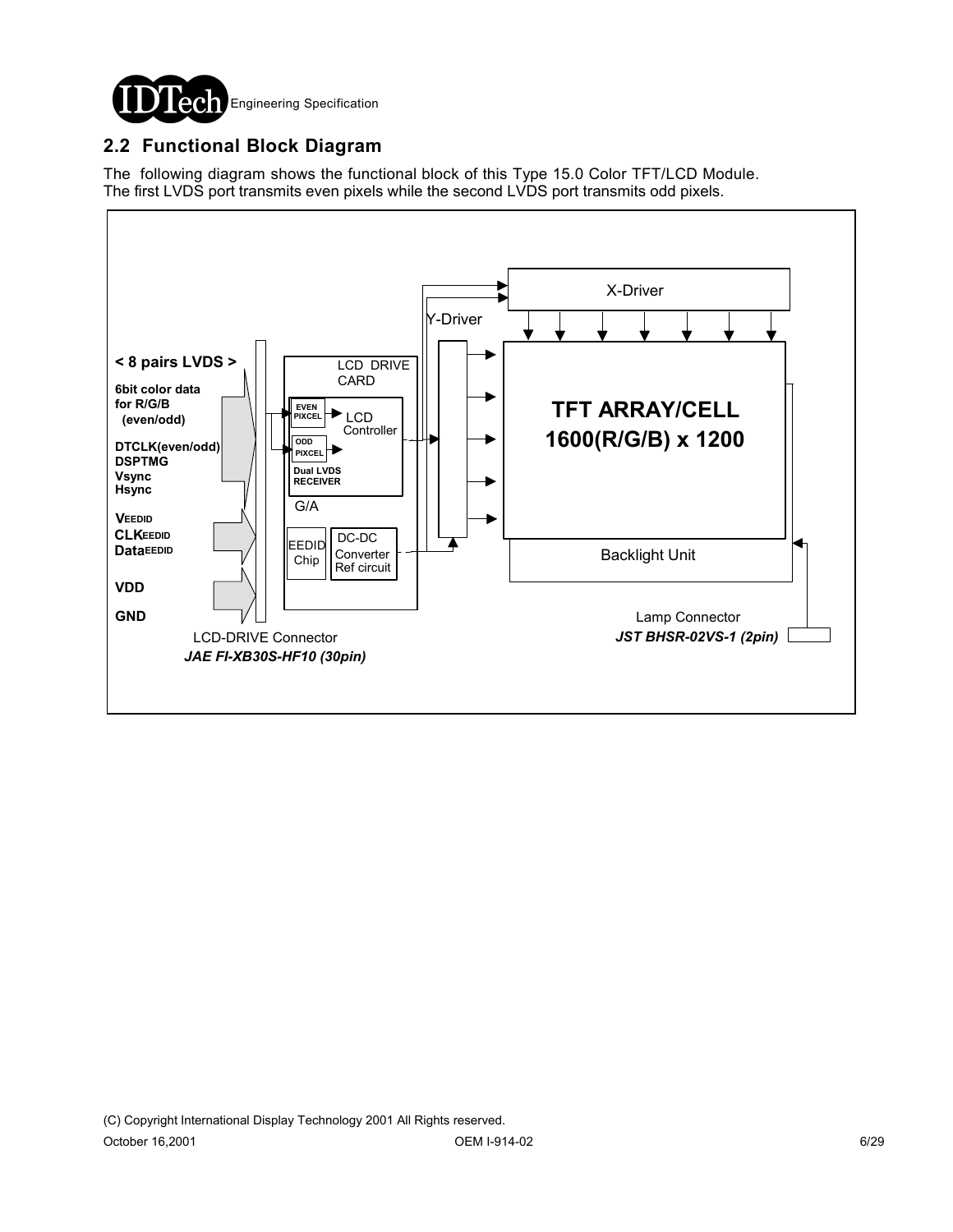

# **3.0 Absolute Maximum Ratings**

Absolute maximum ratings of the module is as follows :

| <b>Item</b>                        | Symbol       | Min                      | Max           | <b>Unit</b> | <b>Conditions</b> |
|------------------------------------|--------------|--------------------------|---------------|-------------|-------------------|
| Logic/LCD Drive Voltage            | <b>VDD</b>   | $-0.3$                   | $+4.0$        | V           |                   |
| Input Signal Voltage               | <b>VIN</b>   | $-0.3$                   | $VDD+0.3$     | $\vee$      |                   |
| <b>CFL Ignition Voltage</b>        | Vs           | $\overline{\phantom{a}}$ | $+1,600$      | Vrms        | Note 2            |
| <b>CFL Current</b>                 | <b>ICFL</b>  | $\overline{\phantom{a}}$ | 8             | mAms        |                   |
| <b>CFL Peak Inrush Current</b>     | <b>ICFLP</b> | $\overline{\phantom{a}}$ | 20            | mA          |                   |
| <b>Operating Temperature</b>       | <b>TOP</b>   | $\mathbf 0$              | $+50$         | deg.C       | Note 1            |
| <b>Operating Relative Humidity</b> | <b>HOP</b>   | 8                        | 95            | %RH         | Note 1            |
| Storage Temperature                | TST          | $-20$                    | +60           | deg.C       | Note 1            |
| <b>Storage Relative Humidity</b>   | <b>HST</b>   | 5                        | 95            | %RH         | Note 1            |
| Vibration                          |              |                          | 1.5<br>10-200 | G<br>Hz     |                   |
| <b>Shock</b>                       |              |                          | 50<br>18      | G<br>ms     | Rectangle wave    |

**Note 1 : Maximum Wet-Bulb should be 39 degree C and No condensation**.

**Note 2 : Duration : 50msec Max. Ta=0 degree C**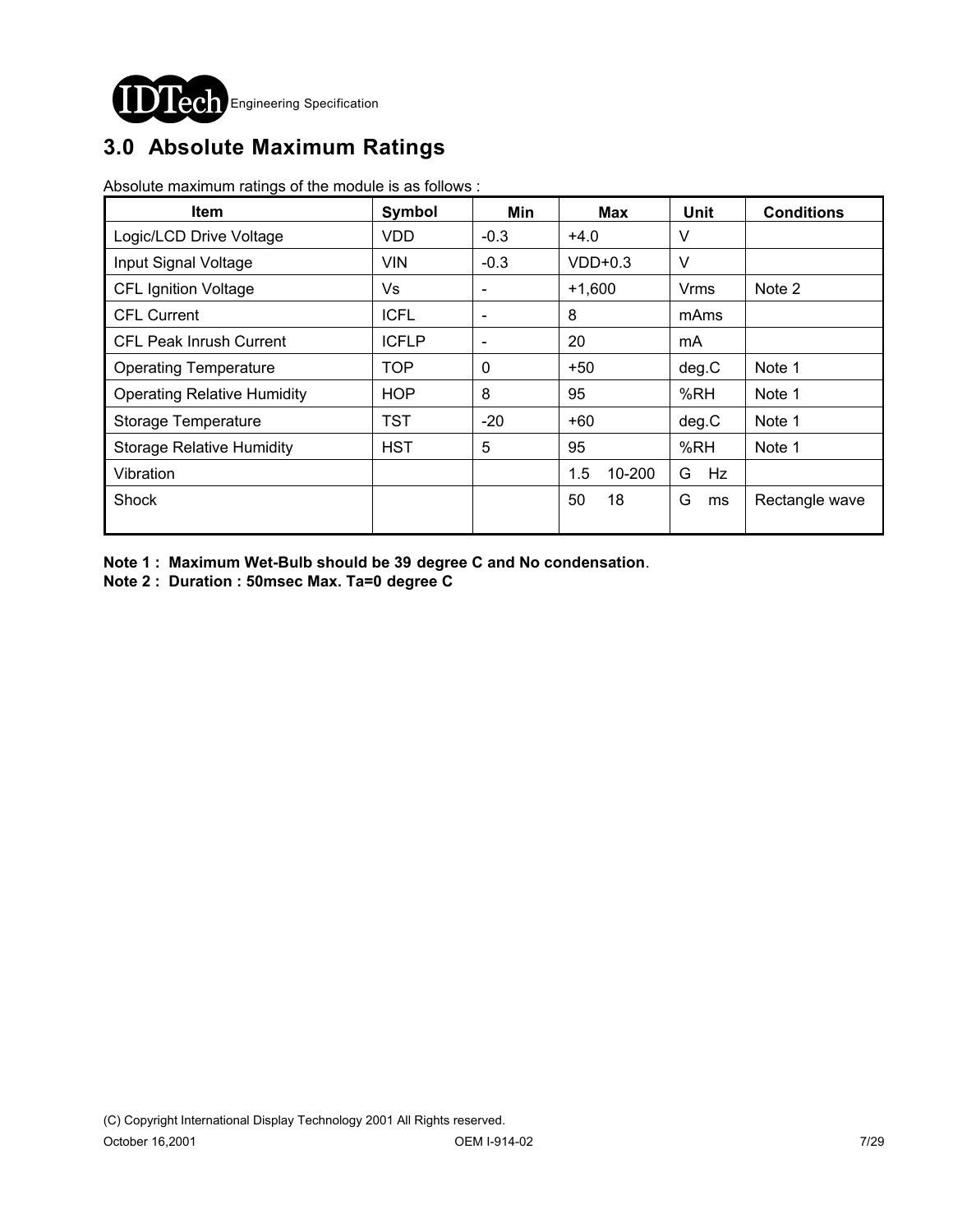

### **4.0 Optical Characteristics**

The optical characteristics are measured under stable conditions as follows under 25 degree C condition:

| Item                                 | Conditions                                     | Specification       |  |
|--------------------------------------|------------------------------------------------|---------------------|--|
|                                      |                                                | <b>Note</b><br>Typ. |  |
| <b>Viewing Angle</b><br>(Degrees)    | Horizontal<br>(Right)<br>$K \geq 10$<br>(Left) | 85<br>85            |  |
| K:Contrast Ratio                     | Vertical<br>(Upper)<br>$K \geq 10$<br>(Lower)  | 85<br>85            |  |
| Contrast ratio                       |                                                | 400                 |  |
| Response Time                        | Rising                                         | 30                  |  |
| (ms)                                 | Falling                                        | 30                  |  |
| Color                                | Red<br>X                                       | 0.569               |  |
| Chromaticity                         | Red<br>у                                       | 0.332               |  |
| (CIE)                                | Green<br>$\mathsf{x}$                          | 0.312               |  |
|                                      | Green<br>y                                     | 0.544               |  |
|                                      | <b>Blue</b><br>X                               | 0.149               |  |
|                                      | Blue<br>у                                      | 0.132               |  |
|                                      | White<br>X                                     | 0.313               |  |
|                                      | White<br>у                                     | 0.329               |  |
| White Luminance (cd/m <sup>2</sup> ) |                                                | 200 Typ.            |  |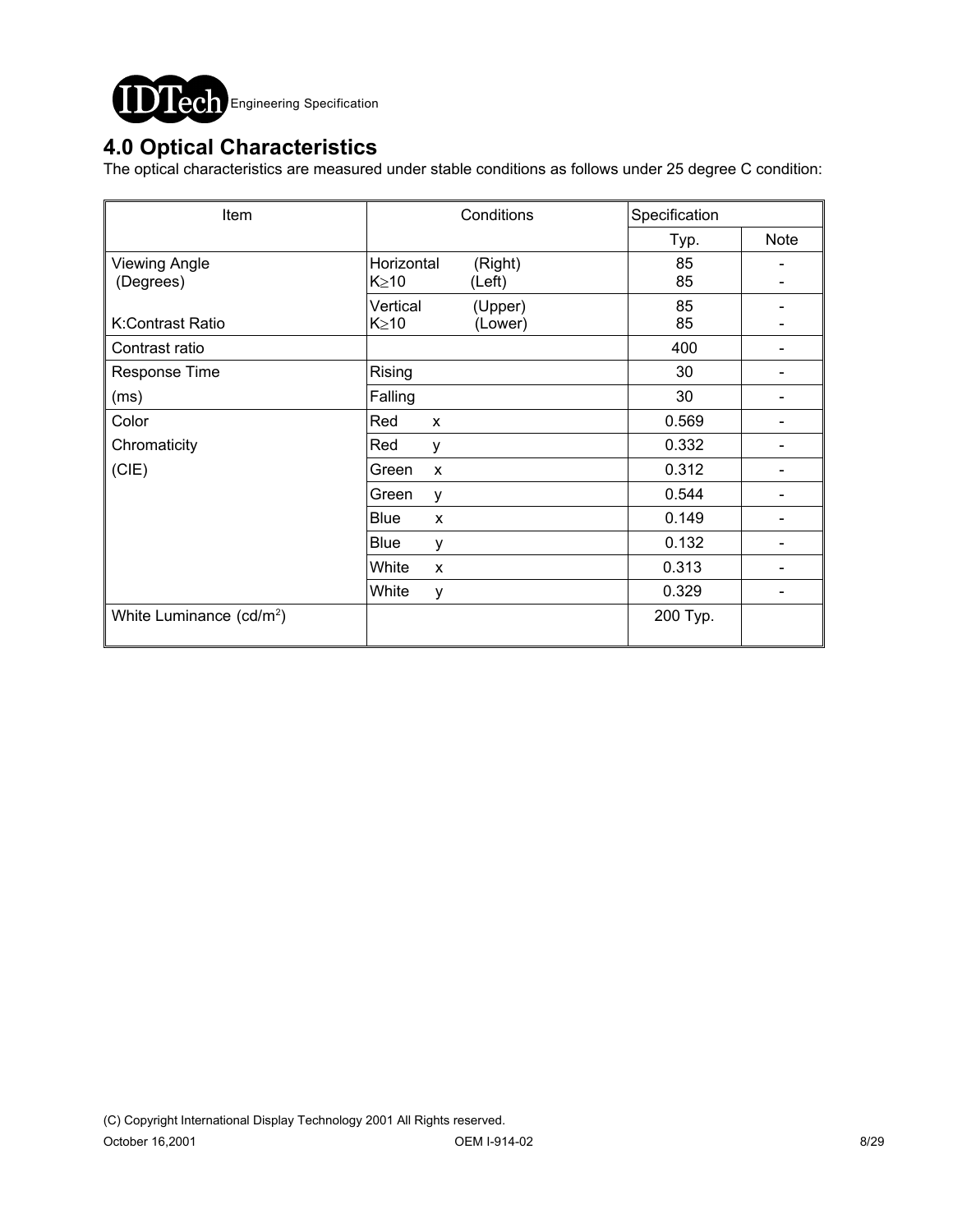

# **5.0 Signal Interface**

### **5.1 Connectors**

Physical interface is described as for the connector on module.

These connectors are capable of accommodating the following signals and will be following components.

| Connector Name / Designation  | For Signal Connector |
|-------------------------------|----------------------|
| Manufacturer                  | JAE.                 |
| Type / Part Number            | FI-XB30S-HF10        |
| Mating Receptacle Manufacture | JAE.                 |
| Mating Receptacle/Part Number | FI-X30M              |

| Connector Name / Designation | For Lamp Connector |  |  |
|------------------------------|--------------------|--|--|
| Manufacturer                 | JST                |  |  |
| Type / Part Number           | <b>BHSR-02VS-1</b> |  |  |
| Mating Type / Part Number    | SM02B-BHSS-1       |  |  |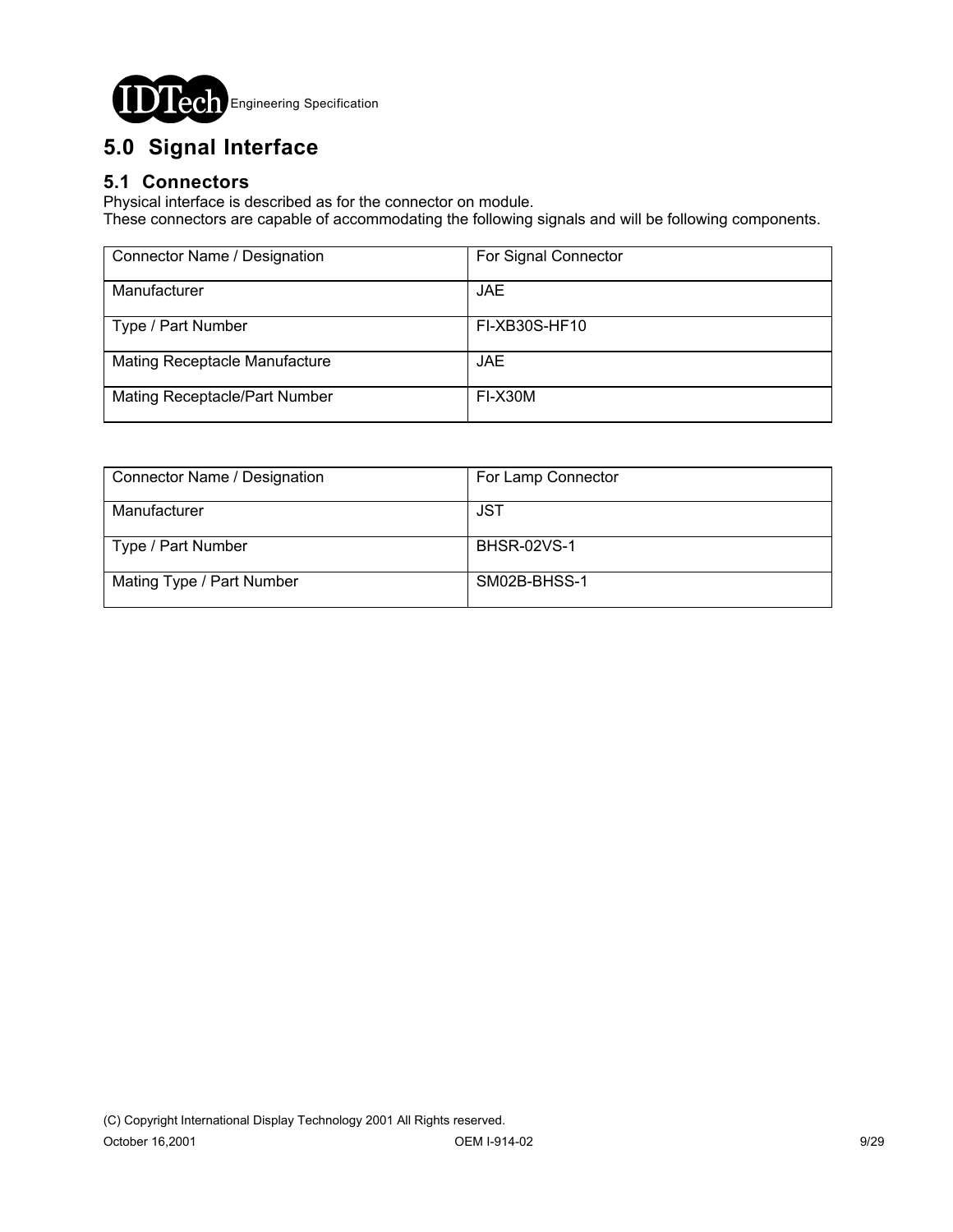

### **5.2 Interface Signal Connector**

| Pin $#$        | Signal Name                       | Pin# | Signal Name |
|----------------|-----------------------------------|------|-------------|
| 1              | FG (GND)                          | 17   | <b>GND</b>  |
| $\overline{2}$ | <b>GND</b>                        | 18   | ReCLKIN-    |
| 3              | <b>VDD</b>                        | 19   | ReCLKIN+    |
| 4              | <b>VDD</b>                        | 20   | <b>GND</b>  |
| 5              | $VEEDID$ (Note 2,3)               | 21   | RoIN0-      |
| 6              | Reserved (Note 1)                 | 22   | RoIN0+      |
| 7              | $CLKEEDID$ (Note 2,4)             | 23   | <b>GND</b>  |
| 8              | Data $_{\text{EEDID}}$ (Note 2,4) | 24   | RoIN1-      |
| 9              | ReIN0-                            | 25   | RoIN1+      |
| 10             | ReIN0+                            | 26   | <b>GND</b>  |
| 11             | <b>GND</b>                        | 27   | RoIN2-      |
| 12             | ReIN1-                            | 28   | RoIN2+      |
| 13             | ReIN1+                            | 29   | <b>GND</b>  |
| 14             | <b>GND</b>                        | 30   | RoCLKIN-    |
| 15             | ReIN2-                            | 31   | RoCLKIN+    |
| 16             | ReIN <sub>2</sub> +               | 32   | FG (GND)    |

Note:

- 1. 'Reserved' pins are not allowed to connect any other line.
- 2. This LCD Module complies with "VESA ENHANCED EXTENDED DISPLAY IDENTIFICATION DATA STANDARD Release A, Revision 1" and supports "EEDID version 1.3".
- This module uses Serial EEPROM BR24C02FV (ROHM) or compatible as a EEDID function. 3. VEEDID power source shall be the current limited circuit which has not exceeding 1A. (Reference Document : "Enhanced Display Data Channel (E-DDCTM) Proposed Standard", VESA)
- 4. Both CLKEEDID line and DataEEDID line are pulled-up with 10K ohm resistor to VEEDID power source line at LCD panel, respectively.

Voltage levels of all input signals are LVDS compatible (except VDD,EEDID). Refer to "Signal Electrical Characteristics for LVDS(\*)", for voltage levels of all input signals.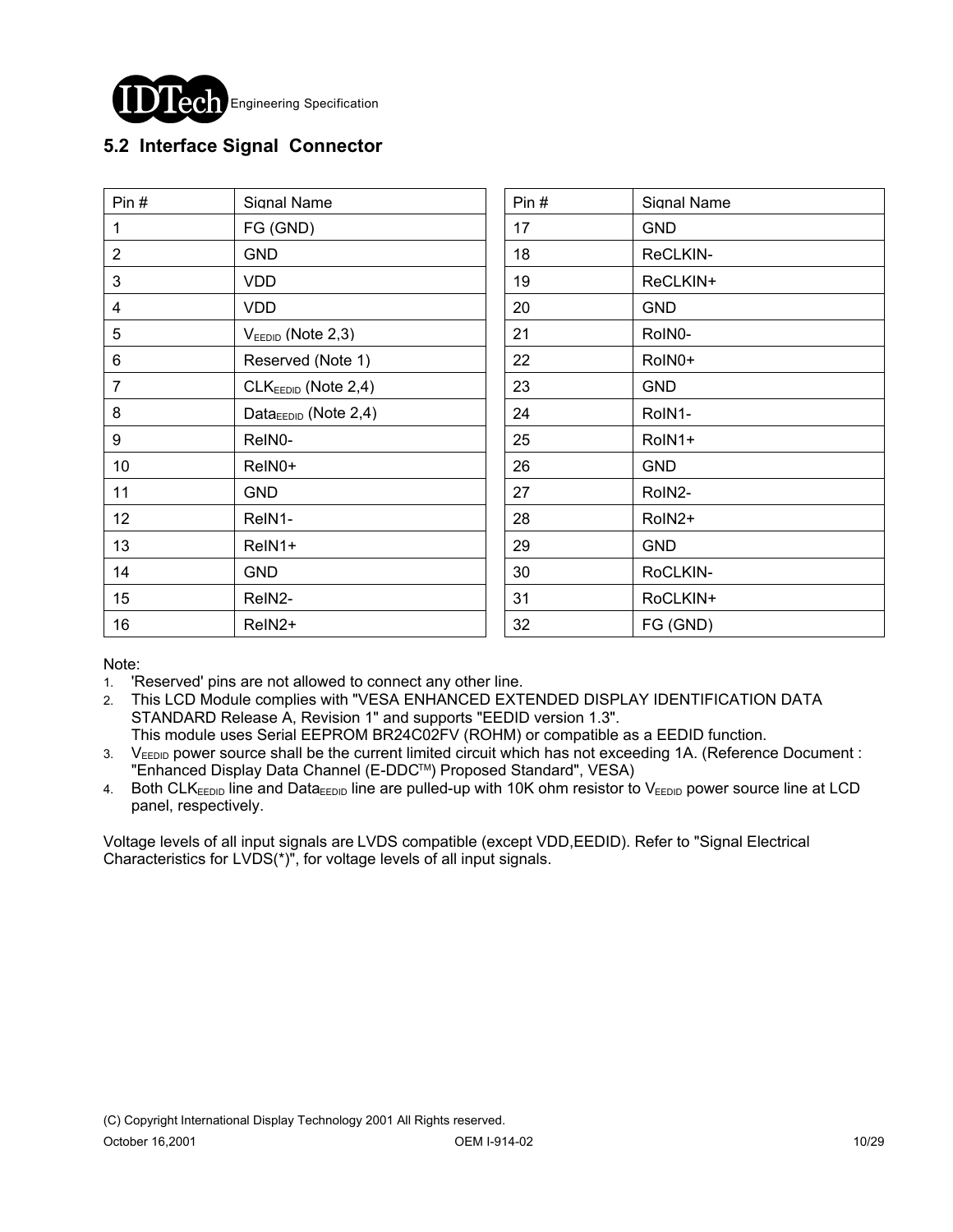

### **5.3 Interface Signal Description**

The LVDS receiver equipped in this LCD module is compatible with ANSI/TIA/TIA-644 standard.

| <b>PIN</b><br>#         | <b>SIGNAL</b><br><b>NAME</b> | Description                                                              |
|-------------------------|------------------------------|--------------------------------------------------------------------------|
|                         |                              |                                                                          |
| $\mathbf{1}$            | FG                           | <b>Frame Ground</b>                                                      |
| $\overline{2}$          | <b>GND</b>                   | Ground                                                                   |
| $\mathfrak{3}$          | <b>VDD</b>                   | +3.3V Power Supply                                                       |
| $\overline{\mathbf{4}}$ | <b>VDD</b>                   | +3.3V Power Supply                                                       |
| $\overline{5}$          | $V_{\text{EEDID}}$           | EEDID 3.3V Power Supply                                                  |
| $6\phantom{1}$          | Reserved                     | Reserved                                                                 |
| $\overline{7}$          | CLK <sub>EEDID</sub>         | <b>EEDID Clock</b>                                                       |
| 8                       | <b>DataEEDID</b>             | <b>EEDID Data</b>                                                        |
| $\overline{9}$          | ReIN0-                       | Negative LVDS differential data input (Even R0-R5, G0)                   |
| $\overline{10}$         | ReIN0+                       | Positive LVDS differential data input (Even R0-R5, G0)                   |
| $\overline{11}$         | <b>GND</b>                   | Ground                                                                   |
| $\overline{12}$         | ReIN1-                       | Negative LVDS differential data input (Even G1-G5, B0-B1)                |
| $\overline{13}$         | ReIN1+                       | Positive LVDS differential data input (Even G1-G5, B0-B1)                |
| 14                      | <b>GND</b>                   | Ground                                                                   |
| 15                      | ReIN2-                       | Negative LVDS differential data input (Even B2-B5, HSYNC, VSYNC, DSPTMG) |
| $\overline{16}$         | ReIN <sub>2+</sub>           | Positive LVDS differential data input (Even B2-B5, HSYNC, VSYNC, DSPTMG) |
| $\overline{17}$         | <b>GND</b>                   | Ground                                                                   |
| 18                      | ReCLKIN-                     | Negative LVDS differential clock input (Even)                            |
| 19                      | ReCLKIN+                     | Positive LVDS differential clock input (Even)                            |
| $\overline{20}$         | <b>GND</b>                   | Ground                                                                   |
| $\overline{21}$         | RoIN0-                       | Negative LVDS differential data input (Odd R0-R5, G0)                    |
| $\overline{22}$         | RoIN0+                       | Positive LVDS differential data input (Odd R0-R5, G0)                    |
| 23                      | <b>GND</b>                   | Ground                                                                   |
| 24                      | RoIN1-                       | Negative LVDS differential data input (Odd G1-G5, B0-B1)                 |
| 25                      | RoIN1+                       | Positive LVDS differential data input (Odd G1-G5, B0-B1)                 |
| 26                      | <b>GND</b>                   | Ground                                                                   |
| 27                      | RoIN2-                       | Negative LVDS differential data input (Odd B2-B5)                        |
| 28                      | RoIN2+                       | Positive LVDS differential data input (Odd B2-B5)                        |
| 29                      | <b>GND</b>                   | Ground                                                                   |
| 30                      | RoCLKIN-                     | Negative LVDS differential clock input (Odd)                             |
| 31                      | RoCLKIN+                     | Positive LVDS differential clock input (Odd)                             |
| 32                      | FG                           | <b>Frame Ground</b>                                                      |

Note:

Input signals of odd and even clock shall be the same timing.

The module uses a 100ohm resistor between positive and negative data lines of each receiver input.

Even : First Pixel data

Odd : Second Pixel Data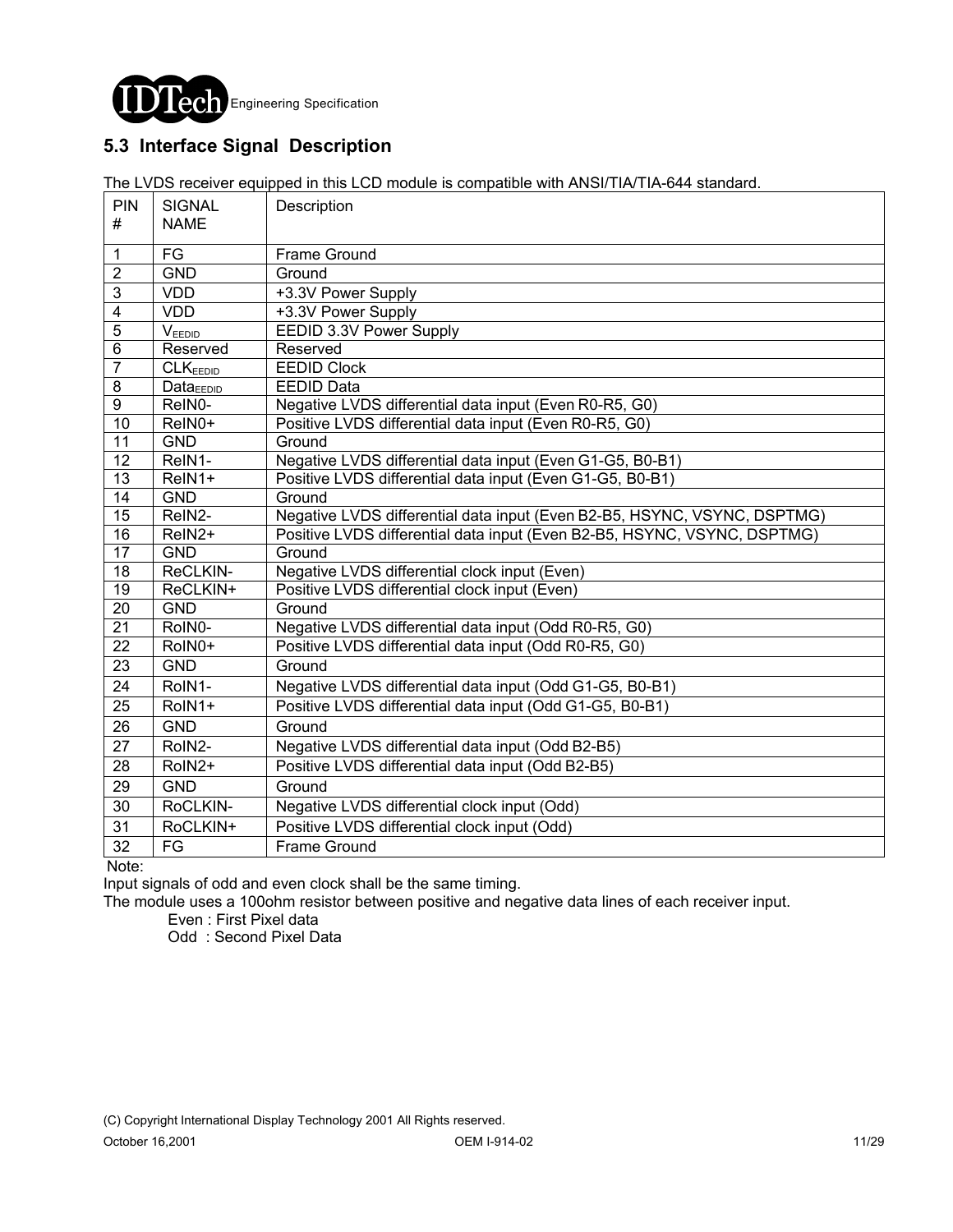

| <b>SIGNAL NAME</b>   | Description                                                                                |
|----------------------|--------------------------------------------------------------------------------------------|
| $+$ RED 5            | RED Data 5 (MSB)                                                                           |
| +RED 4               | RED Data 4                                                                                 |
| +RED 3               | RED Data 3                                                                                 |
| +RED 2               | RED Data 2                                                                                 |
| +RED 1               | RED Data 1                                                                                 |
| +RED 0               | RED Data 0 (LSB)                                                                           |
| (EVEN/ODD)           |                                                                                            |
|                      | Red-pixel Data: Each red pixel's brightness data consists of these 6 bits pixel data.      |
| +GREEN 5             | <b>GREEN Data 5 (MSB)</b>                                                                  |
| +GREEN 4             | <b>GREEN Data 4</b>                                                                        |
| +GREEN 3             | <b>GREEN Data 3</b>                                                                        |
| +GREEN 2             | <b>GREEN Data 2</b>                                                                        |
| +GREEN 1             | <b>GREEN Data 1</b>                                                                        |
| +GREEN 0             | GREEN Data 0 (LSB)                                                                         |
| (EVEN/ODD)           |                                                                                            |
|                      | Green-pixel Data: Each green pixel's brightness data consists of these 6 bits pixel data.  |
| +BLUE 5              | BLUE Data 5 (MSB)                                                                          |
| +BLUE 4              | <b>BLUE Data 4</b>                                                                         |
| +BLUE 3              | <b>BLUE Data 3</b>                                                                         |
| +BLUE 2              | <b>BLUE Data 2</b>                                                                         |
| +BLUE 1              | <b>BLUE Data 1</b>                                                                         |
| +BLUE 0              | BLUE Data 0 (LSB)                                                                          |
| (EVEN/ODD)           |                                                                                            |
|                      | Blue-pixel Data: Each blue pixel's brightness data consists of these 6 bits pixel data.    |
| -DTCLK               | Data Clock: The typical frequency is 81MHz.                                                |
| (EVEN/ODD)           | The signal is used to strobe the pixel +data and the +DSPTMG                               |
| +DSPTMG              | Display Timing:                                                                            |
|                      | When the signal is high, the pixel data shall be valid to be displayed.                    |
| <b>VSYNC</b>         | Vertical Sync: This signal is synchronized with -DTCLK. Both active high/low signals are   |
|                      | acceptable.                                                                                |
| <b>HSYNC</b>         | Horizontal Sync: This signal is synchronized with -DTCLK. Both active high/low signals are |
|                      | acceptable.                                                                                |
| <b>VDD</b>           | Power Supply                                                                               |
| <b>GND</b>           | Ground                                                                                     |
| VEEDID               | <b>EEDID Power Supply</b>                                                                  |
| <b>CLKEEDID</b>      | <b>EEDID Clock</b>                                                                         |
| Data <sub>EDID</sub> | <b>EEDID Data</b>                                                                          |

Note: Output signals except  $V_{EEDID}$ , CLK<sub>EEDID</sub> and Data<sub>EEDID</sub> from any system shall be Hi-Z state when VDD is off.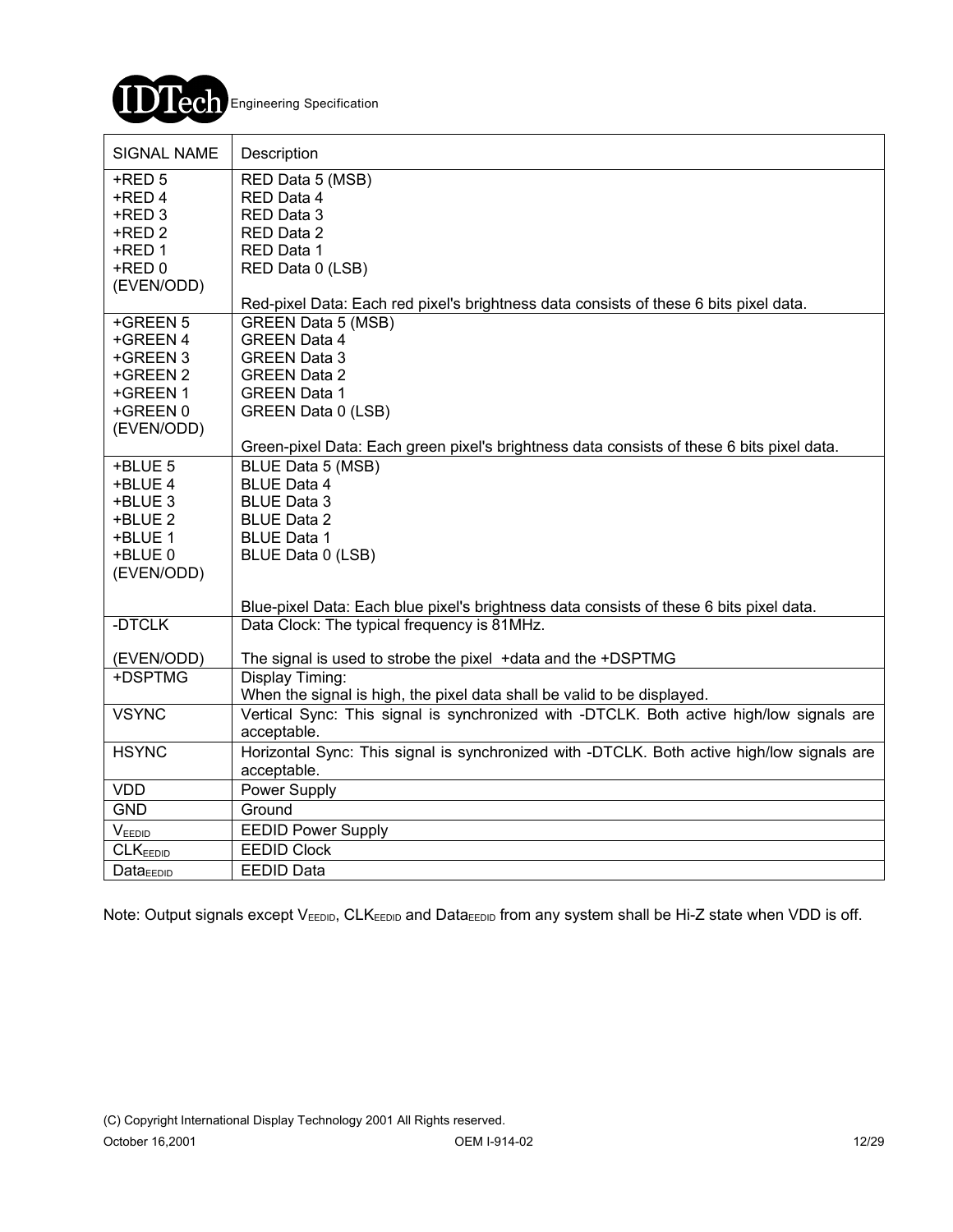

### **5.4 Interface Signal Electrical Characteristics**

#### **5.4.1 Signal Electrical Characteristics for LVDS Receiver**

| <b>Parameter</b>                     | <b>Symbol</b> | Min    | Тур | <b>Max</b> | Unit | <b>Conditions</b>           |
|--------------------------------------|---------------|--------|-----|------------|------|-----------------------------|
| Differential Input High Threshold    | Vth           |        |     | $+100$     | mV   | $Vcm=+1.2V$                 |
| Differential Input Low Threshold     | Vtl           | $-100$ |     |            | mV   | $Vcm=+1.2V$                 |
| Magnitude Differential Input Voltage | Vid           | 100    |     | 600        | mV   |                             |
| Common Mode Voltage                  | Vcm           | 1.0    | 1.2 | 1.4        |      | Vth - Vtl = $200 \text{mV}$ |
| Common Mode Voltage Offset           | $\Delta$ Vcm  | $-50$  |     | $+50$      | mV   | Vth - Vtl = $200 \text{mV}$ |

**Note:** 

- ! Input signals shall be low or Hi-Z state when VDD is off.
- ! All electrical characteristics for LVDS signal are defined and shall be measured at the interface connector of LCD (see Figure **Measurement system**).

#### Figure . Voltage Definitions

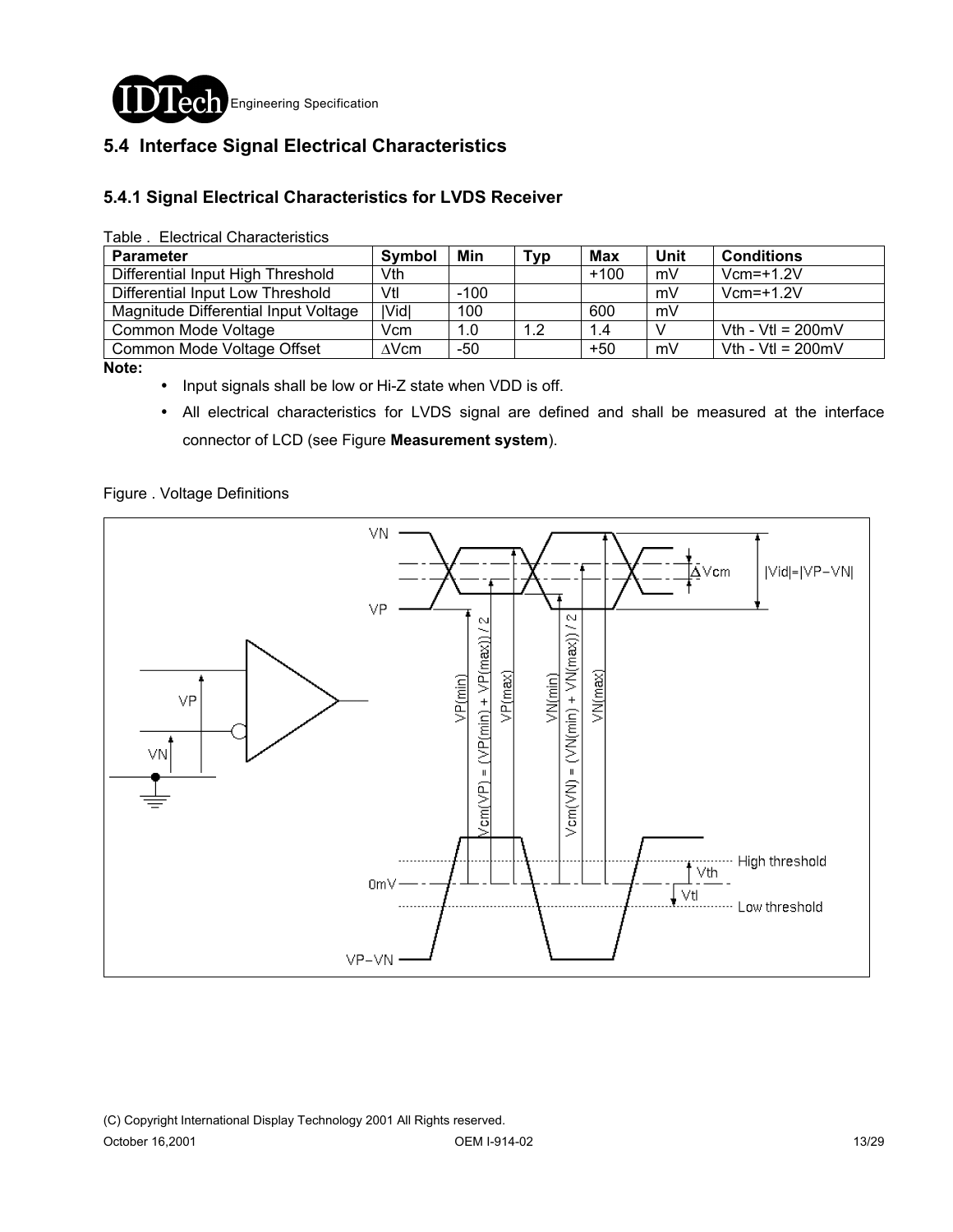

Figure . Measurement system

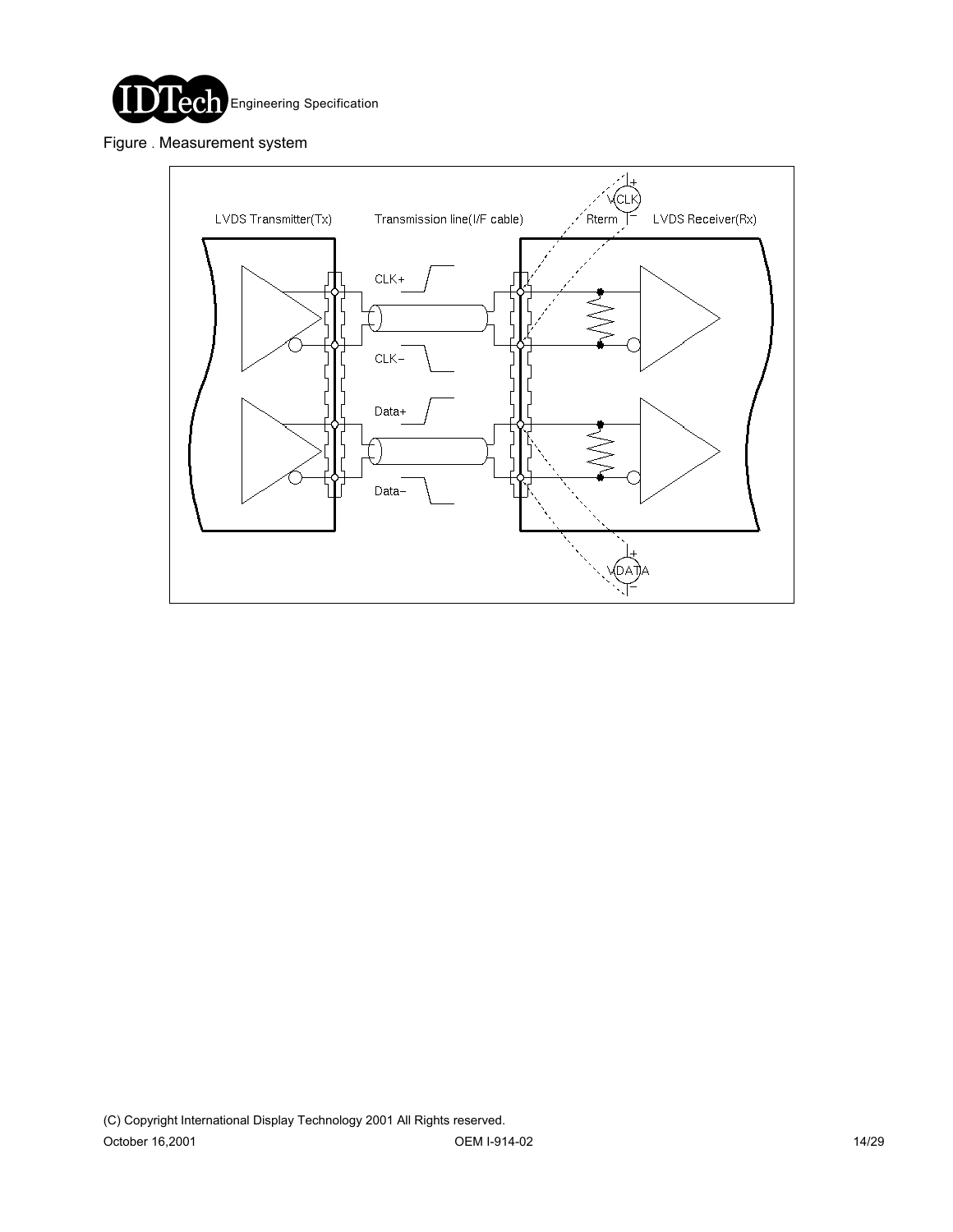

#### Table . Switching Characteristics

| <b>Parameter</b>              | Symbol | Min  | Typ  | Max    | Unit       | <b>Conditions</b>                |
|-------------------------------|--------|------|------|--------|------------|----------------------------------|
| <b>Clock Frequency</b>        | fc     | 53.0 | 81.0 | 83.0   | <b>MHz</b> |                                  |
| Cycle Time                    | tc     | 12.0 | 12.3 | 18.9   | ns         |                                  |
| Data Setup Time(Note 1)       | Tsu    | 500  |      |        | ps         | $fc = 81 MHz$ , $tCCJ < 50 ps$ , |
| Data Hold Time(Note 2)        | Thd    | 500  |      |        | ps         | Vth-Vtl = $200mV$ ,              |
|                               |        |      |      |        |            | Vcm = $1.2V$ , $\Delta V$ cm = 0 |
| Cycle-to-cycle jitter(Note 3) | tCCJ   | -150 |      | $+150$ | <b>DS</b>  | $fc = 81 MHz$                    |
| Cycle Modulation Rate(Note 4) | tCJavg |      |      | 20     | ps/clk     | $fc = 81 MHz$                    |

**Note 1:** All values are at VDD=3.3V, Ta=25 degree C.

**Note 2:** See figure **"Timing Definition**" and **"Timing Definition(detail A)**" for definition.

- **Note 3:** Jitter is the magnitude of the change in input clock period.
- **Note 4:** This specification defines maximum average cycle modulation rate in peak-to-peak transition within any 100 clock cycles.

 This specification is applied only if input clock peak jitter within any 100 clock cycles is greater than 300ps.

Figure . Timing Definition (Even)

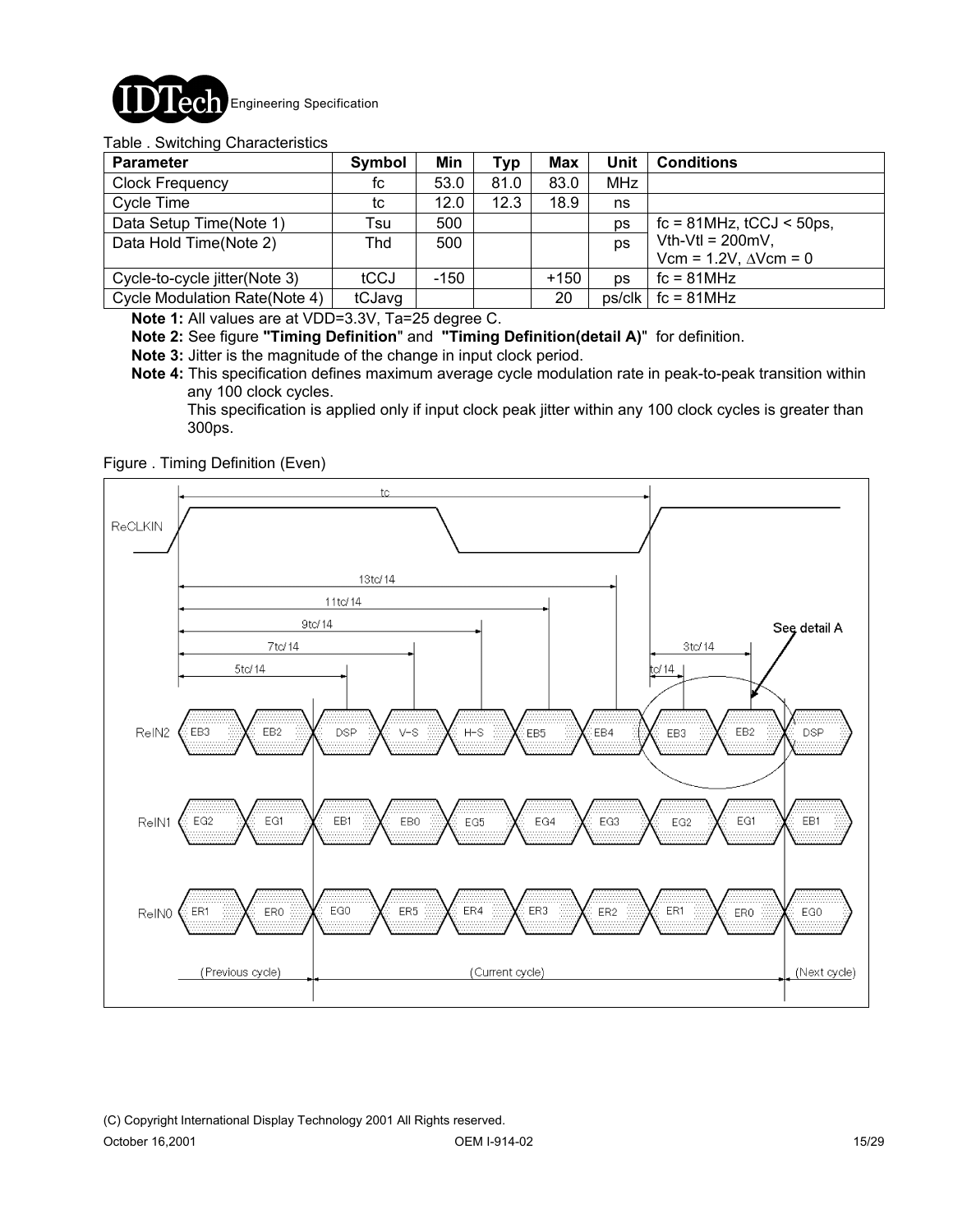

#### Figure . Timing Definition (Odd)

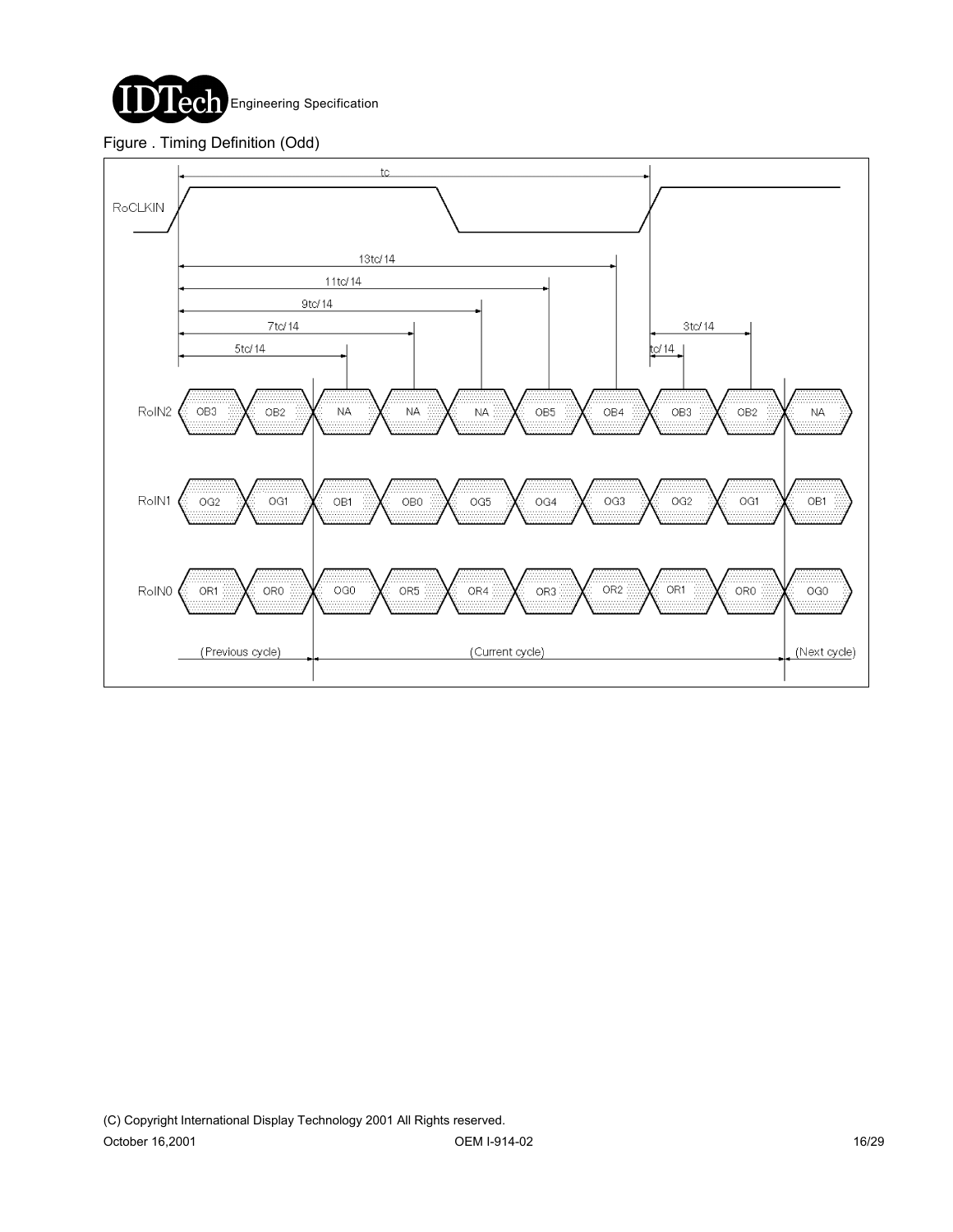

#### Figure . Timing Definition(detail A)



**Note:** Tsu and Thd are internal data sampling window of receiver. Trskm is the system skew margin; i.e., the sum of cable skew, source clock jitter, and other inter-symbol interference, shall be less than Trskm.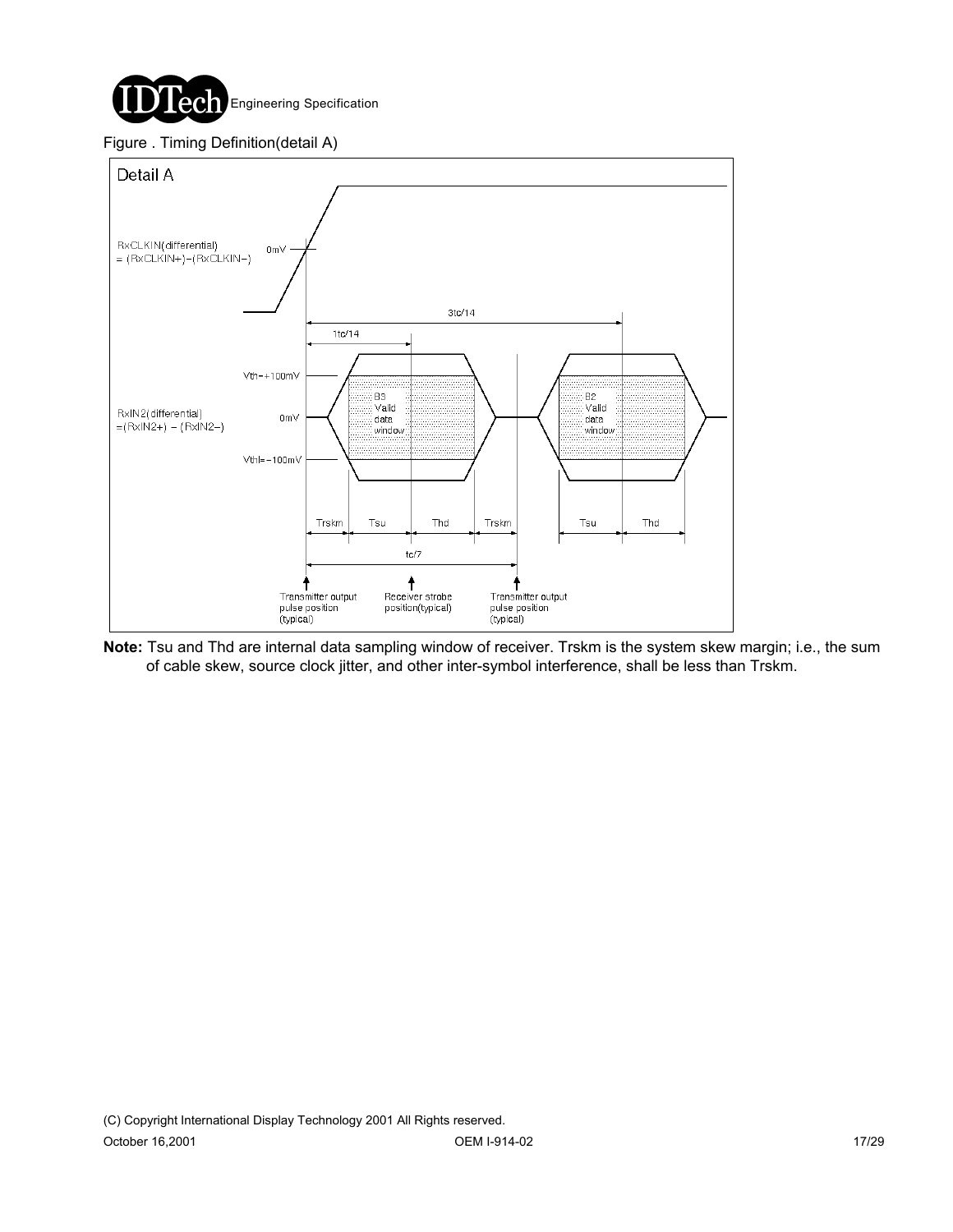

### **5.4.2 LVDS Receiver Internal Circuit**



Below figure shows the internal block diagram of the LVDS receiver.

#### **5.4.3 Recommended Guidelines for Motherboard PCB Design and Cable Selection**

Following the suggestions below will help to achieve optimal results.

- ! Use controlled impedance media for LVDS signals. They should have a matched differential impedance of 100ohm.
- ! Match electrical lengths between traces to minimize signal skew.
- Isolate TTL signals from LVDS signals.
- ! For cables, twisted pair, twinax, or flex circuit with close coupled differential traces are recommended.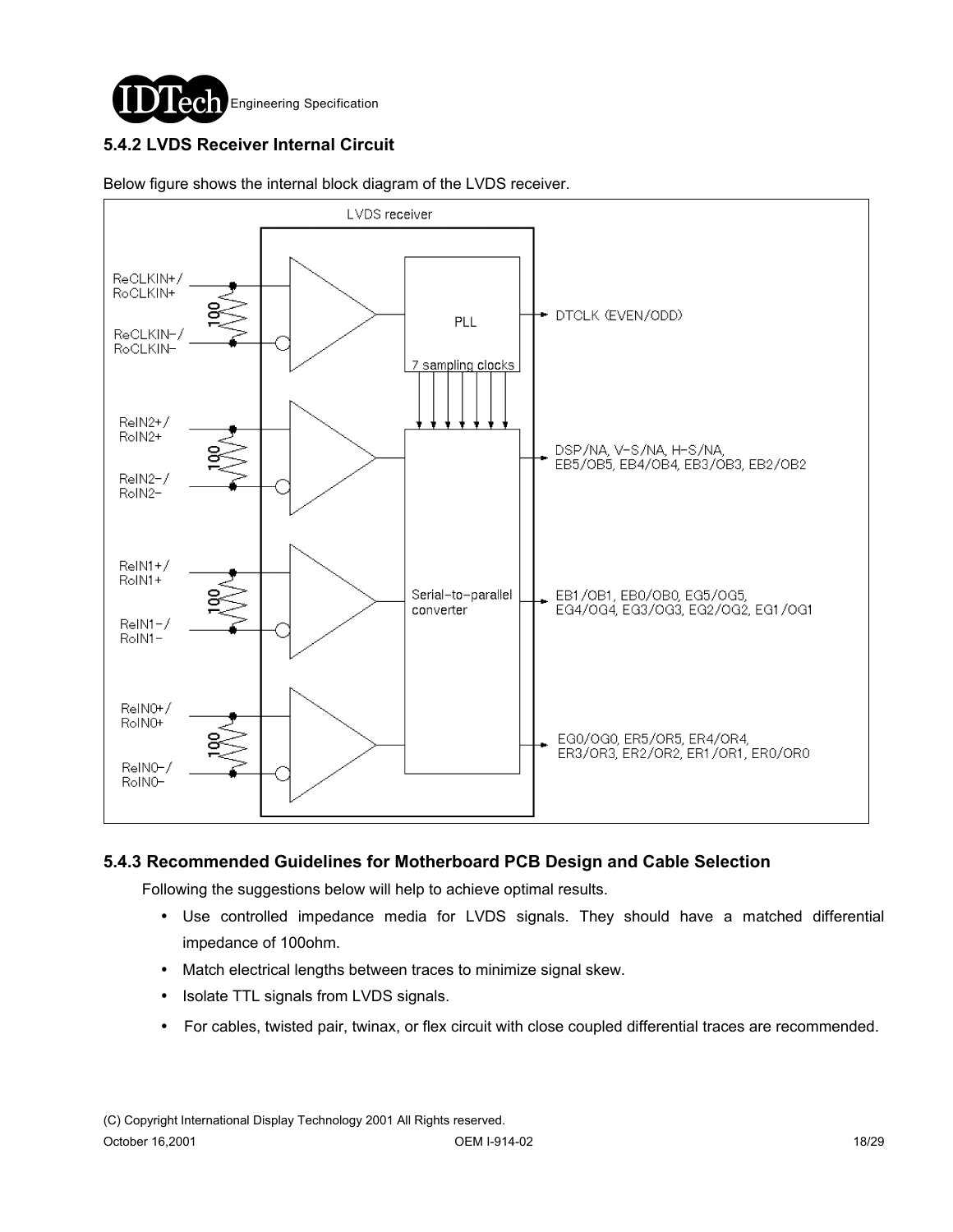

## **5.5 Signal for Lamp Connector**

| Pin# | <b>Signal Name</b> |
|------|--------------------|
|      | Lamp High Voltage  |
|      | Lamp Low Voltage   |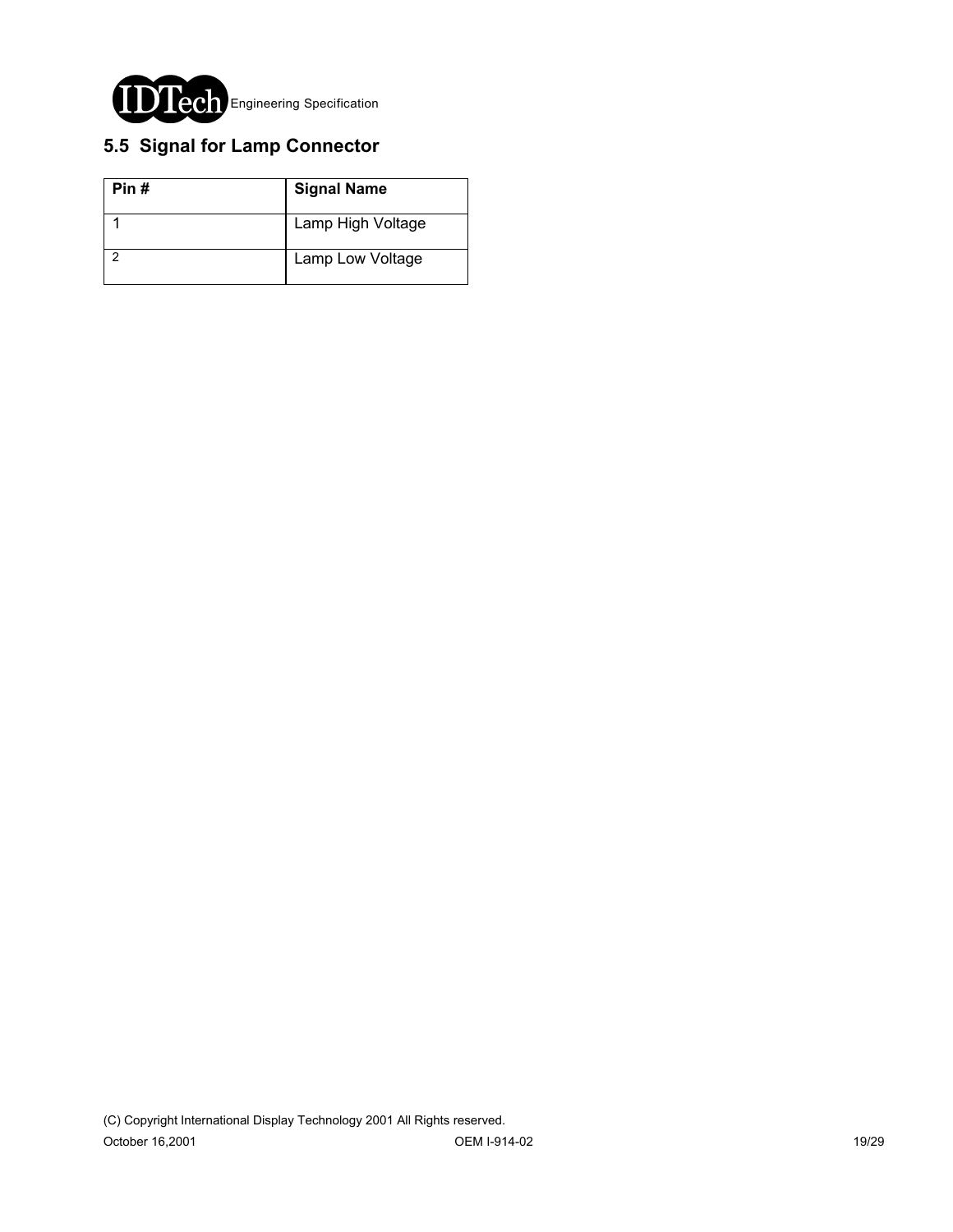

# **6.0 Pixel format image**

Following figure shows the relationship of the input signals and LCD pixel format image. Even and odd pair of RGB data are sampled at a time.

|             | Even<br>$\mathbf 0$        | Odd<br>1                  | Even<br>1598                     | Odd<br>1599            |  |
|-------------|----------------------------|---------------------------|----------------------------------|------------------------|--|
| 1st Line    | ${\sf R}$<br>B<br> G       | $R_{\parallel}$<br>G<br>B | ${\sf R}$<br>$\overline{B}$<br>G | R<br>$\mathsf G$<br>Iв |  |
|             |                            |                           |                                  |                        |  |
|             |                            |                           |                                  |                        |  |
|             |                            |                           |                                  |                        |  |
|             |                            |                           |                                  |                        |  |
| 1200th Line | $\overline{R}$<br> G <br>B | G<br>${\sf R}$<br> B      | G<br>${\sf R}$<br>$\, {\bf B}$   | G B<br>R               |  |
|             |                            |                           |                                  |                        |  |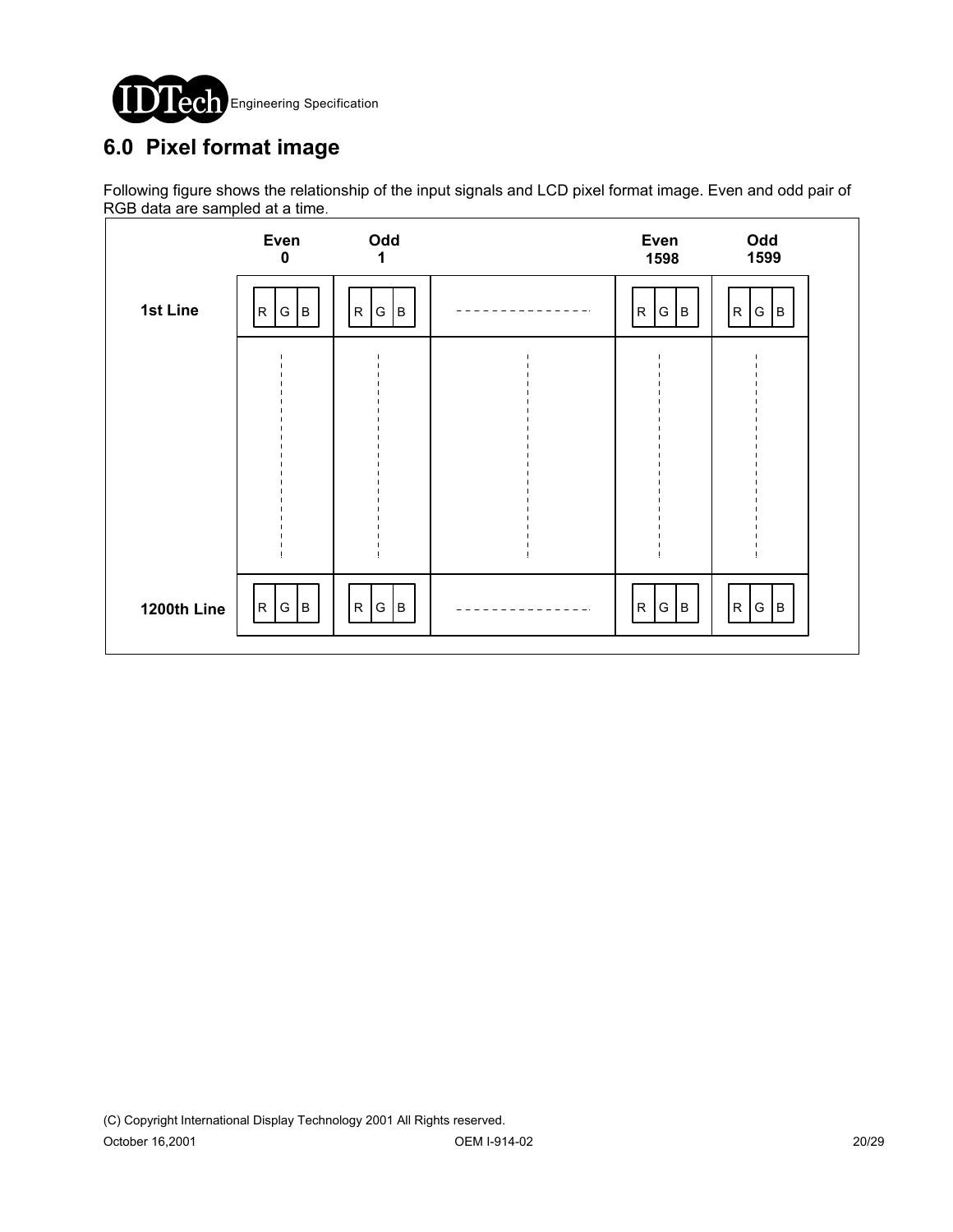

# **7.0 Parameter guide line for CFL Inverter**

| <b>PARAMETER</b>              | <b>MIN</b> | <b>DP-1</b>   | <b>MAX</b>     | <b>UNITS</b>      | <b>CONDITION</b>                      |
|-------------------------------|------------|---------------|----------------|-------------------|---------------------------------------|
| White Luminance               |            | 200           | $\blacksquare$ | cd/m <sup>2</sup> | $(Ta=25 deg.C)$                       |
| CFL current(ICFL)             | 3.0        | 7.65<br>(TBD) | 8              | mArms             | $(Ta=25 deg.C)$                       |
| CFL Frequency(FCFL)           | 40         |               | 60             | <b>KHz</b>        | $(Ta=25 \deg.C)$<br>Note 1            |
| CFL Ignition Voltage(Vs)      | 1,500      |               |                | Vrms              | $(Ta= 0 deg.C)$<br>Note 3             |
| CFL Voltage (Reference)(VCFL) |            | 590           | $\blacksquare$ | <b>Vrms</b>       | $(Ta=25 deg.C)$<br>Note 2             |
| CFL Power consumption(PCFL)   |            | 4.5           | 5              | W                 | $(Ta=25 \deg.C)$<br>Note <sub>2</sub> |

**Note 1:** CFL discharge frequency should be carefully determined to avoid interference between inverter and TFT LCD.

**Note 2:** Calculated value for reference (ICFL x VCFL = PCFL).

**Note 3:** CFL inverter should be able to give out a power that has a generating capacity of over 1,500 voltage. Lamp units need 1,500 voltage minimum for ignition.

**Note 4:** DP-1(Design Point-1) is recommended Design Point.

\*1 All of characteristics listed are measured under the condition using the Test inverter.

 \*2 In case of using an inverter other than listed, it is recommended to check the inverter carefully. Sometimes, interfering noise stripes appear on the screen, and substandard luminance or flicker at low power may happen.

 \*3 In designing an inverter, it is suggested to check safety circuit very carefully. Impedance of CFL, for instance, becomes more than 1 [M ohm] when CFL is damaged.

 \*4 Generally, CFL has some amount of delay time after applying kick-off voltage. It is recommended to keep on applying kick-off voltage for 1 [Sec] until discharge.

 \*5 Reducing CFL current increases CFL discharge voltage and generally increases CFL discharge frequency. So all the parameters of an inverter should be carefully designed so as not to produce too much leakage current from high-voltage output of the inverter.

\*6 It should be employed the inverter which has 'Duty Dimming', if ICFL is less than 4[mA].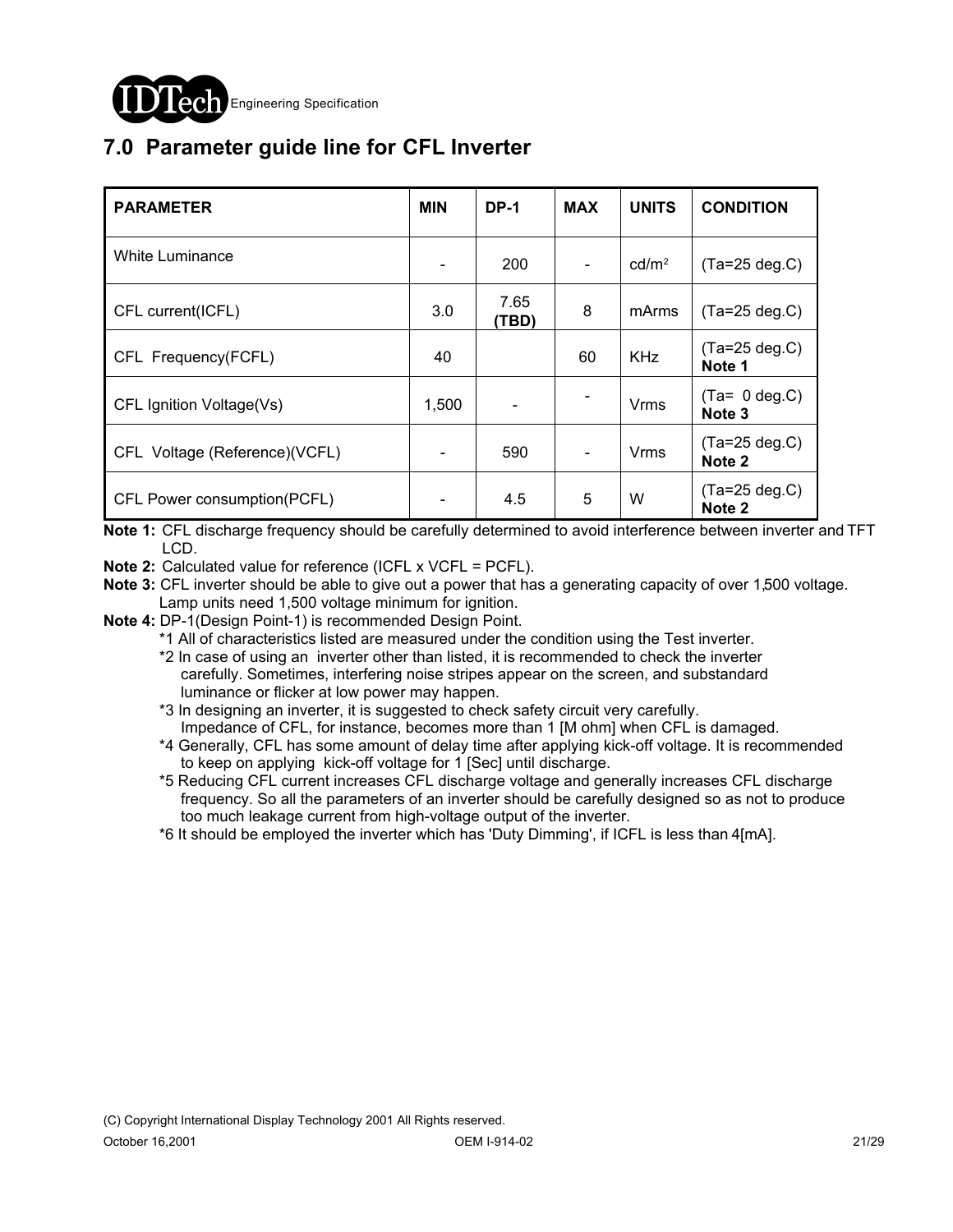

The following chart is Luminance versus Lamp Power for your reference.

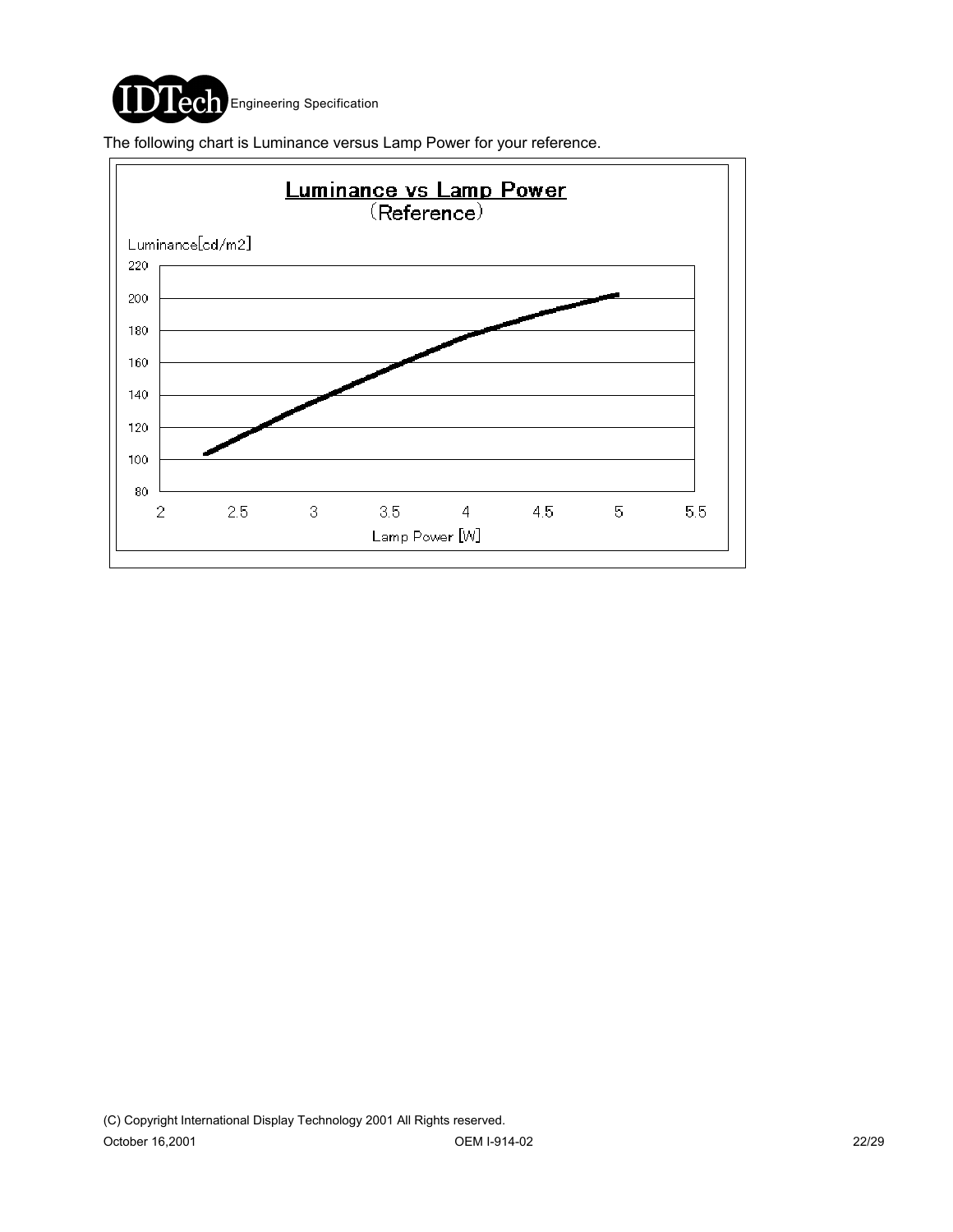

## **8.0 Interface Timings**

Basically, interface timings described here is not actual input timing of LCD module but output timing of SN75LVDS86(Texas Instruments) or equivalent.

#### **8.1 Timing Characteristics**

| Signal       | Item                  | Symbol     | MIN.           | TYP.  | MAX.                     | Unit    |
|--------------|-----------------------|------------|----------------|-------|--------------------------|---------|
| <b>DTCLK</b> | Freqency              | Fdck       | 53.0           | 81.0  | 83.0                     | [MHz]   |
|              |                       | <b>Tck</b> | 12.0           | 12.3  | 18.9                     | [ns]    |
| +V-Sync      | <b>Frame Rate</b>     | Fv         |                | 60.0  |                          | [Hz]    |
|              |                       | Tv         |                | 16.67 |                          | [ms]    |
|              |                       | Nv         | 1208           | 1250  | 2046                     | [lines] |
|              | <b>V-Active Level</b> | Tva        | 13.33          | 40.0  | 839.8                    | [us]    |
|              |                       | <b>Nva</b> | 1              | 3     | 63                       | [lines] |
|              | V-Back Porch          | <b>Nvb</b> | $6\phantom{1}$ | 46    | 125                      | [lines] |
|              | V-Front Porch         | Nvf        | 1              | 1     | 125                      | [lines] |
| +DSPTMG      | V-Line                | m          |                | 1200  |                          | [lines] |
| +H-Sync      | Scan Rate             | Fh         |                | 75.0  | $\overline{\phantom{0}}$ | [KHz]   |
|              |                       | Th         |                | 13.33 |                          | [usec]  |
|              |                       | Nh         | 1024           | 1080  | 2046                     | [Tck]   |
|              | <b>H-Active Level</b> | Tha        |                | 1.185 |                          | [usec]  |
|              |                       | Tha        | 8              | 96    | 255                      | [Tck]   |
|              | H-Back Porch          | Thb        | 8              | 152   | 511                      | [Tck]   |
|              | <b>H-Front Porch</b>  | Thf        | 8              | 32    |                          | [Tck]   |
| +DSPTMG      | Display               | Thd        |                | 9.877 |                          | [usec]  |
| +DATA        | Data Even/Odd         | n          |                | 1600  |                          | [dots]  |

**Note:** Both positive Hsync and positive Vsync polarity is recommended.

Disp Timing Period (Th, Nh) must be constant by each every line.

If Disp timing are not constant due to Spread Spectrum, the following expression has to be satisfied.

DeltaDT x Tvblk < 300 [Tck]

DTmax : Disp Timing Period MAX [Tck] DTmin : Disp Timing Period MIN [Tck] DeltaDT = DTmax - DTmin Tvblk : V Blanking [lines] Tck : DTCLK

 When there are invalid timing, Display appears black pattern. Synchronous Signal Defects and enter Auto Refresh for LCD Module protection Mode.

(C) Copyright International Display Technology 2001 All Rights reserved.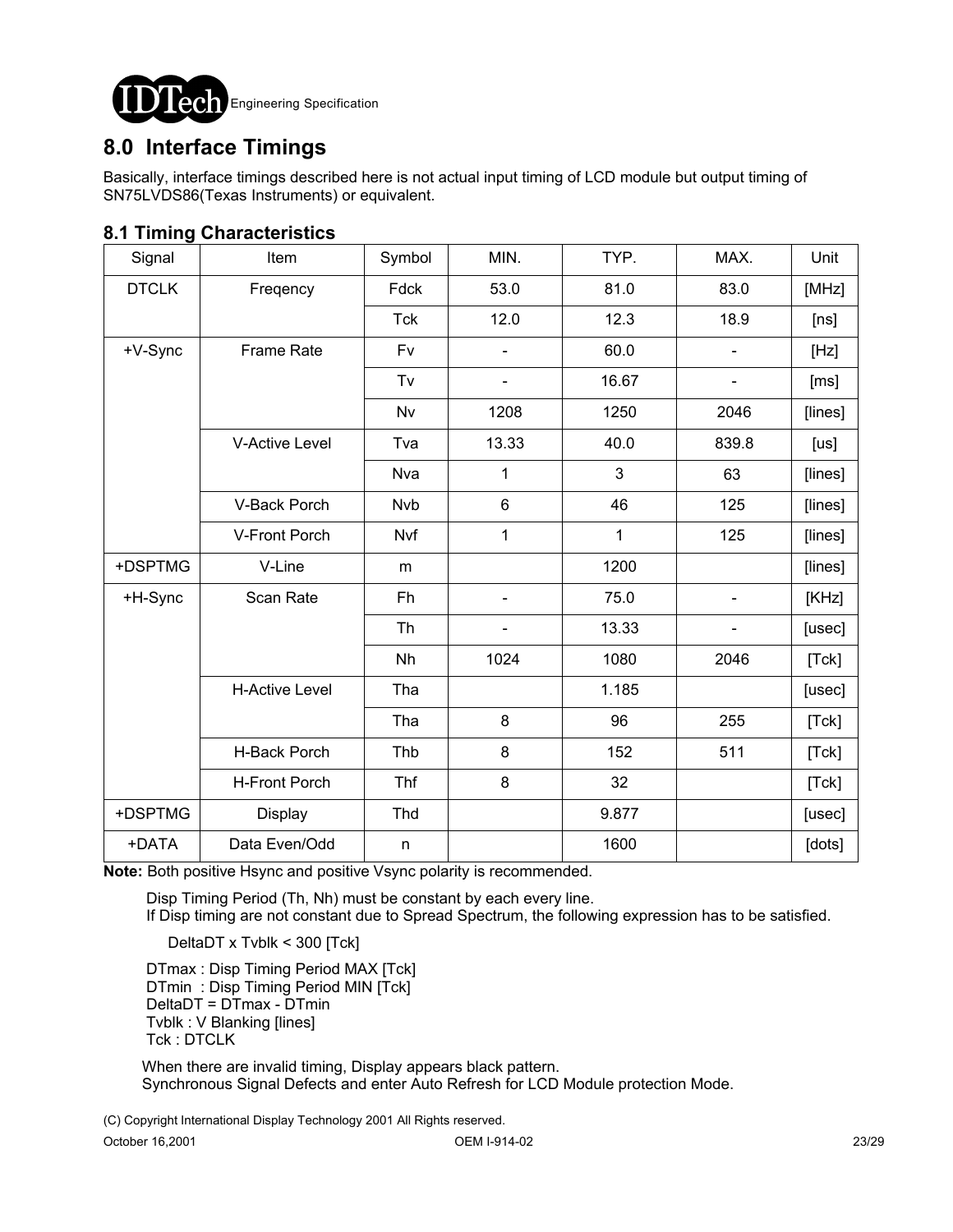

### **8.2 Timing Definition**

#### **Vertical Timing**

| Support mode                                     | Tvblk<br>Vertical<br><b>Blanking</b> | m<br><b>Active Field</b>  | <b>Tvf VSYNC</b><br>Front Porch | Tv.Nv<br><b>Frame</b><br>Time | Tva<br><b>VSYNC</b><br>Width | Tyb<br><b>VSYNC</b><br><b>Back Porch</b> |
|--------------------------------------------------|--------------------------------------|---------------------------|---------------------------------|-------------------------------|------------------------------|------------------------------------------|
| 1600 x 1200 at 60Hz<br>(H line rate : $13.3$ us) | $0.667$ ms<br>$(50$ lines)           | 16,000 ms<br>(1200 lines) | $0.013$ ms<br>line)<br>11       | 16.667 ms<br>(1250 lines)     | $0.040$ ms<br>$(3$ lines)    | $0.613$ ms<br>$(46$ lines)               |



#### **Horizontal Timing**

| Support mode                                           | Thblk<br>Horizontal<br><b>Blanking</b> | Thd<br><b>Active Field</b> | Thf<br><b>HSYNC</b><br>Front Porch | Th.Nh<br>H Line<br>Time    | Tha<br><b>HSYNC</b><br>Width | Thb<br><b>HSYNC</b><br><b>Back Porch</b> |
|--------------------------------------------------------|----------------------------------------|----------------------------|------------------------------------|----------------------------|------------------------------|------------------------------------------|
| 1600 x 1200<br>Dotclock: 162.000<br>MHz (81.000MHz x2) | 3.457 us<br>$(560$ dots)               | 9.877 us<br>(1600 dots)    | $0.395$ us<br>$(64$ dots)          | 13.333 us<br>$(2160$ dots) | 1.185 us<br>(192 dots)       | 1.877 us<br>$(304$ dots)                 |

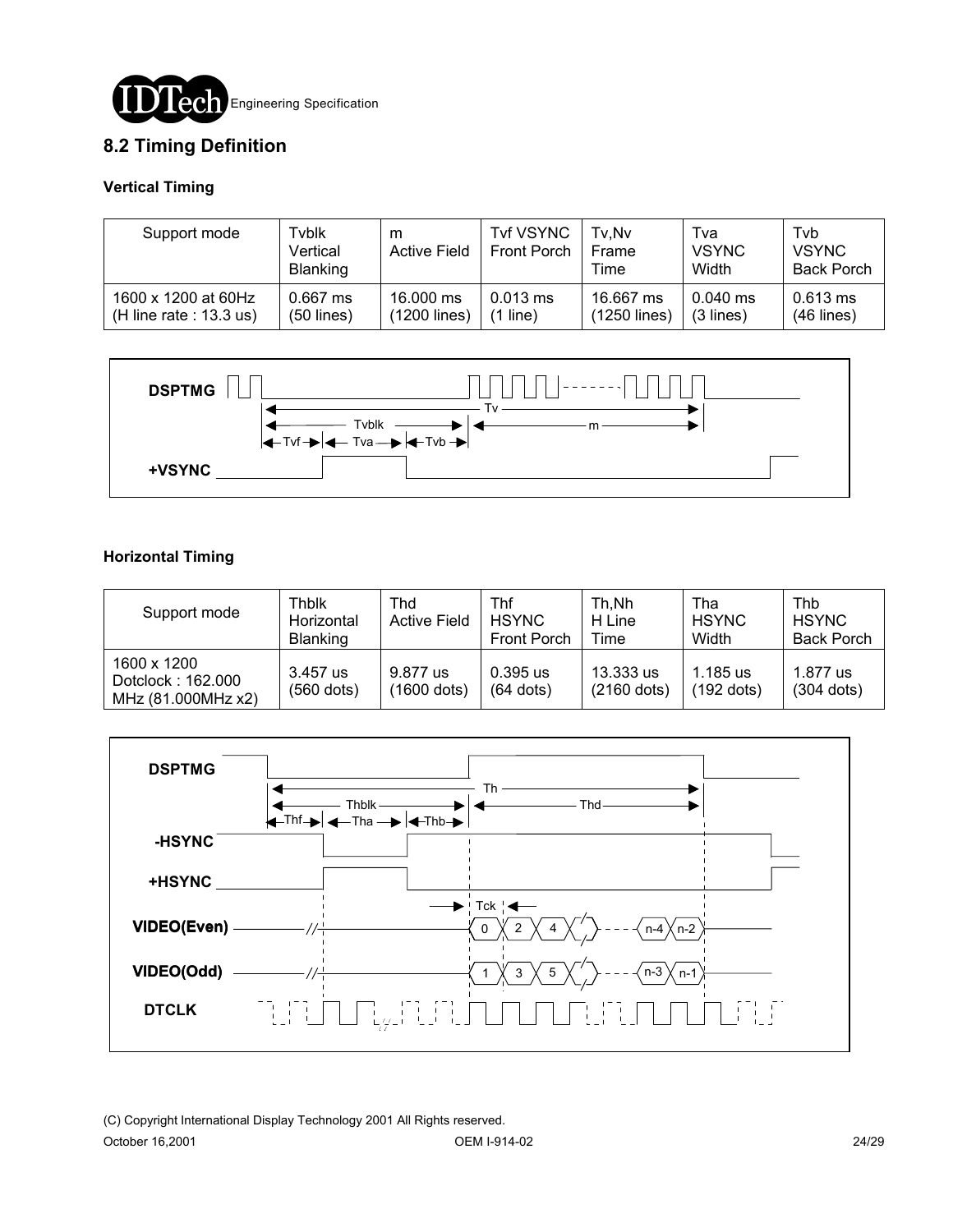

## **9.0 Power Consumption**

Input power specifications are as follows;

| <b>SYMBOL</b> | <b>PARAMETER</b>                            | Min | Typ | Max   | <b>UNITS</b> | <b>CONDITION</b>                 |
|---------------|---------------------------------------------|-----|-----|-------|--------------|----------------------------------|
| <b>VDD</b>    | Logic/LCD Drive<br>Voltage                  | 3.0 | 3.3 | 3.6   | V            | Load Capacitance<br>68uF         |
| <b>PDD</b>    | <b>VDD Power</b>                            |     |     | 3.8   | W            | <b>MAX Pattern</b><br>$VDD=3.6V$ |
| <b>PDD</b>    | <b>VDD Power</b>                            |     | 2.9 | 3.7   | W            | All White Pattern<br>$VDD=3.3V$  |
| <b>IDD</b>    | <b>VDD Current</b>                          |     |     | 1,150 | mA.          | <b>MAX Pattern</b><br>$VDD=3.3V$ |
| <b>IDD</b>    | <b>VDD Current</b>                          |     | 880 |       | mA.          | All White Pattern<br>$VDD=3.3V$  |
| VDDrp         | Allowable Logic/LCD<br>Drive Ripple Voltage |     |     | 100   | mVp-p        |                                  |
| <b>VDDns</b>  | Allowable Logic/LCD<br>Drive Ripple Noise   |     |     | 100   | mVp-p        |                                  |

**Note:**Max Pattern: Sub-pixel checker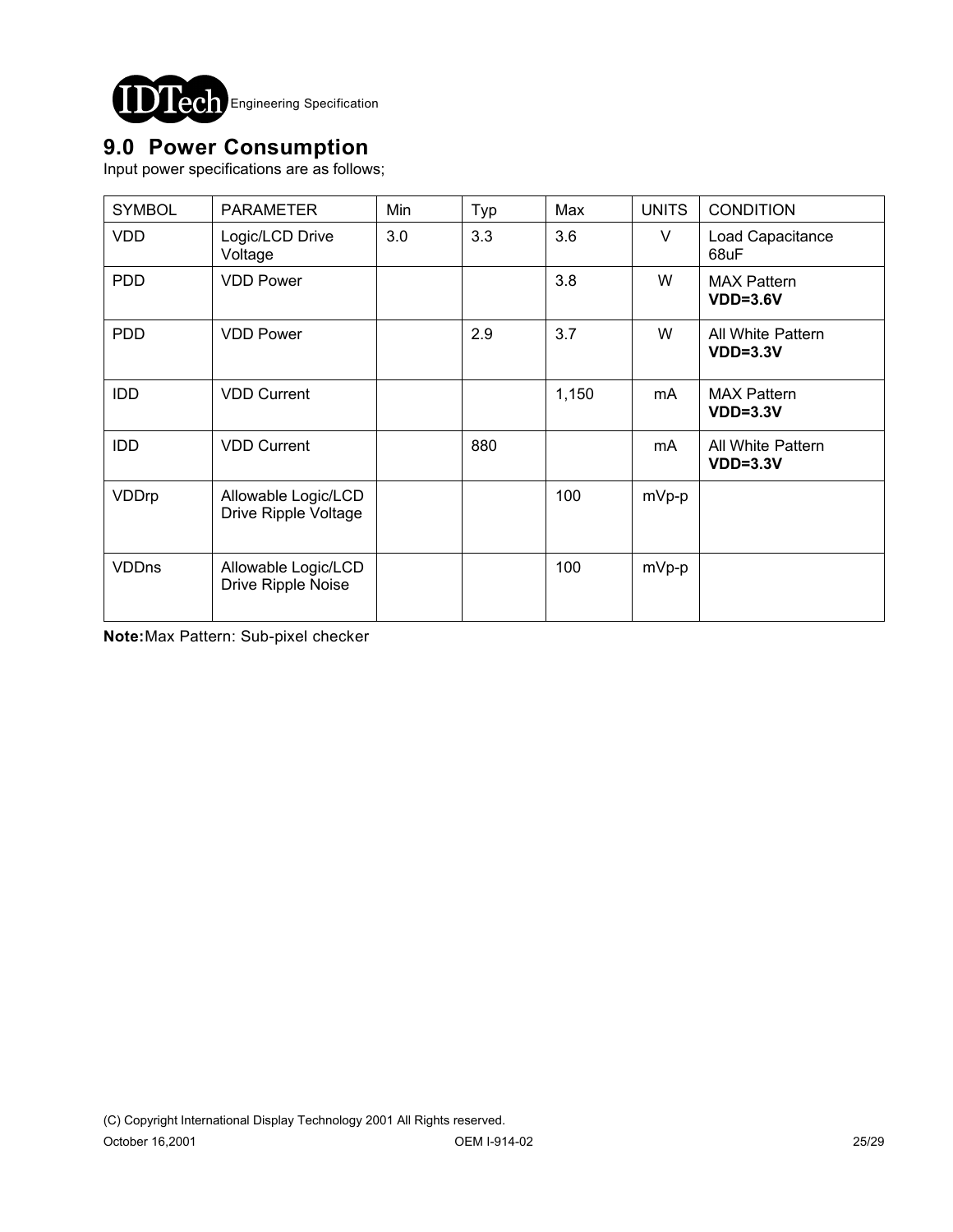

# **10.0 Power ON/OFF Sequence**

VDD power and lamp on/off sequence is as follows. Interface signals are also shown in the chart. Signals from any system shall be Hi-Z state or low level when VDD is off.

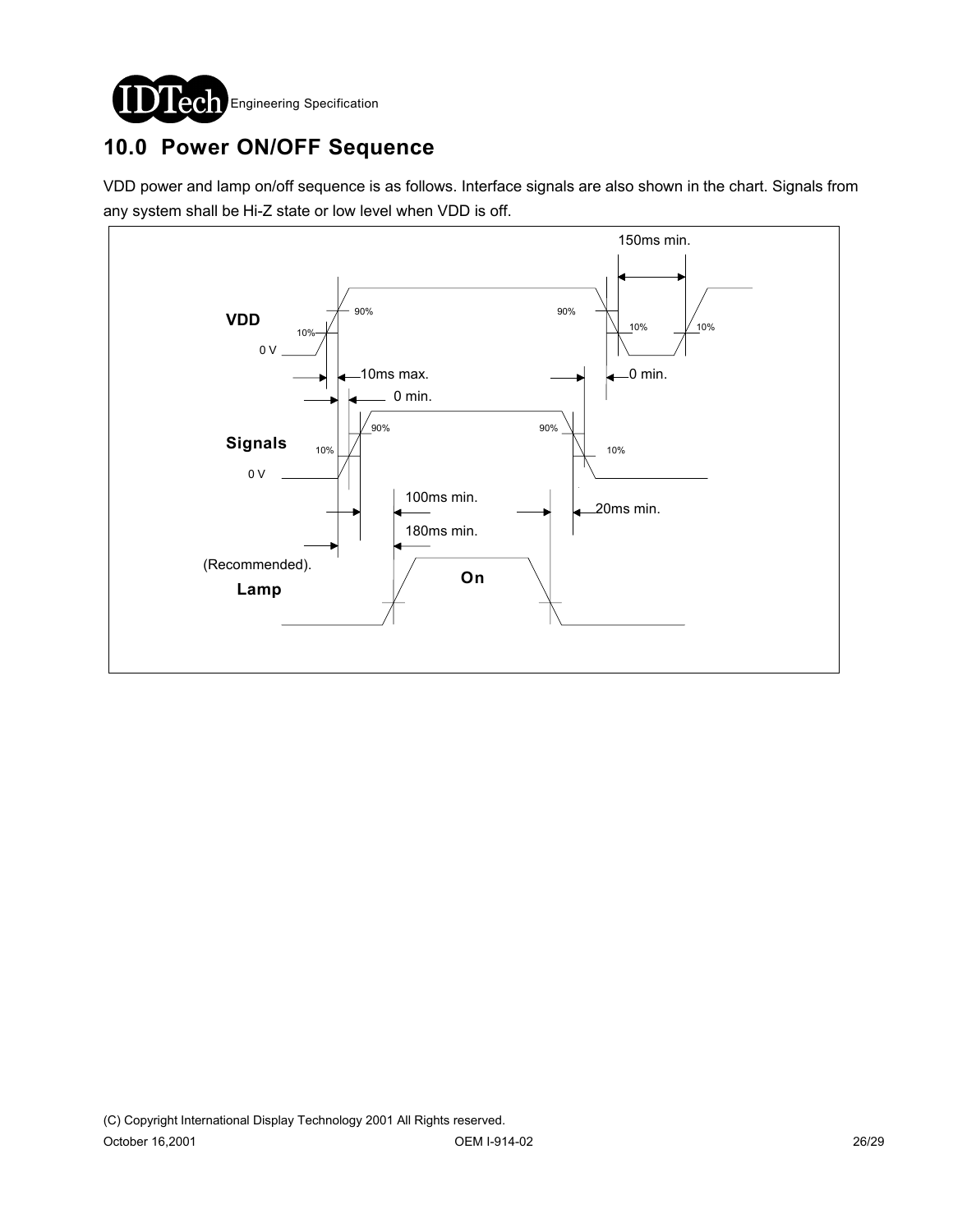

## **11.0 Mechanical Characteristics**

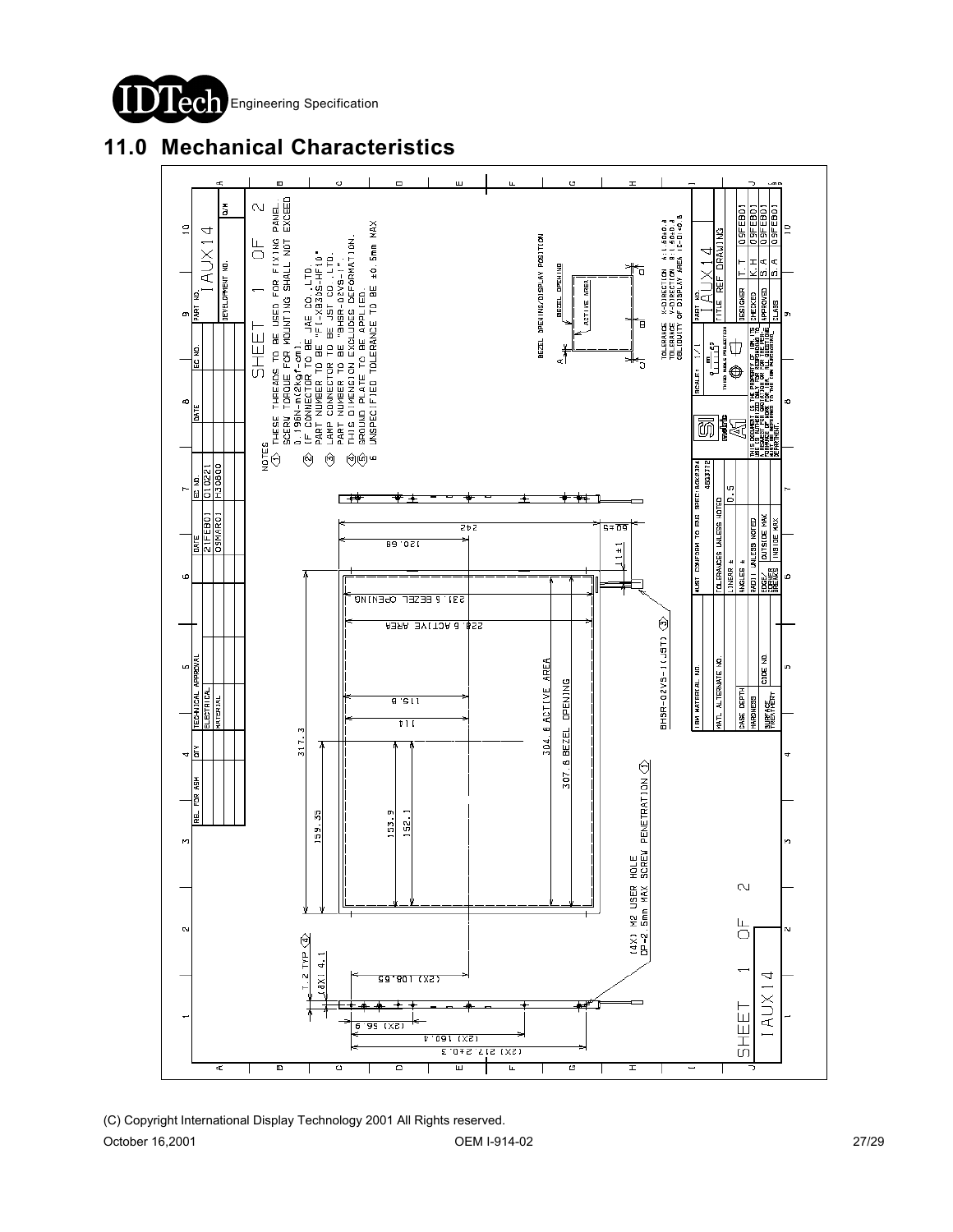



(C) Copyright International Display Technology 2001 All Rights reserved.